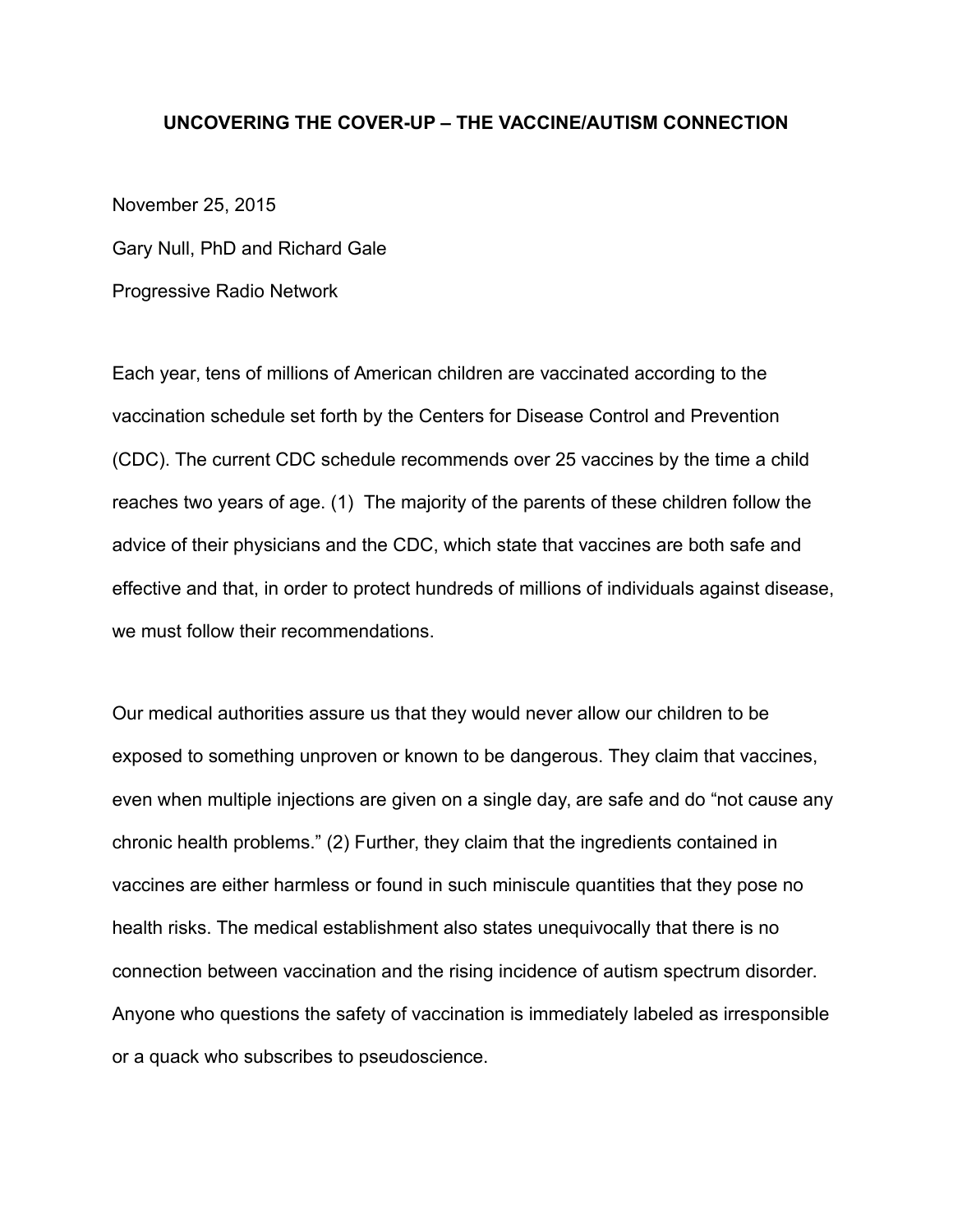Given that vaccines are mandatory for most children in public schools, it makes sense that they should be scientifically proven to be safe. However, in a careful analysis of thousands of articles in the peer-reviewed literature on toxicology and immunology, nowhere can we find evidence for these claims on vaccine safety are based upon a gold standard of clinical research: long-term, double-blind, placebo-controlled studies. What is glaringly absent is research examining the cumulative toxicological impact of the CDC vaccine schedule over a long period of time. Never has a concise epidemiological study been published that compares the long-term health outcomes of a group of infants and children given the recommended CDC immunization schedule and a cohort of unvaccinated children. Since such research has never been carried out, our medical officials are relying on inconclusive research that is not science-based in order to create public health policy. American parents, meanwhile, are conditioned by our medical officials to bring their children in for regular vaccinations, confusing pure propaganda with scientific proof.

All humans possess a unique biochemistry that makes them more or less susceptible to various types of toxins. Whereas one child may be left with a compromised immune system after exposure to an environmental toxin, another child may experience learning problems or mild brain defects. Vaccine safety is not proved by stating the obvious – that not every child who receives the standard CDC vaccine schedule has autism. As we witness a rapidly increasing number of vaccinated children being afflicted by conditions such as autism, food allergies, encephalitis, type 1 diabetes, and Crohn's disease, it's critical that we investigate further the role played by environmental toxins to better understand their pathology. And when we look into the independent science on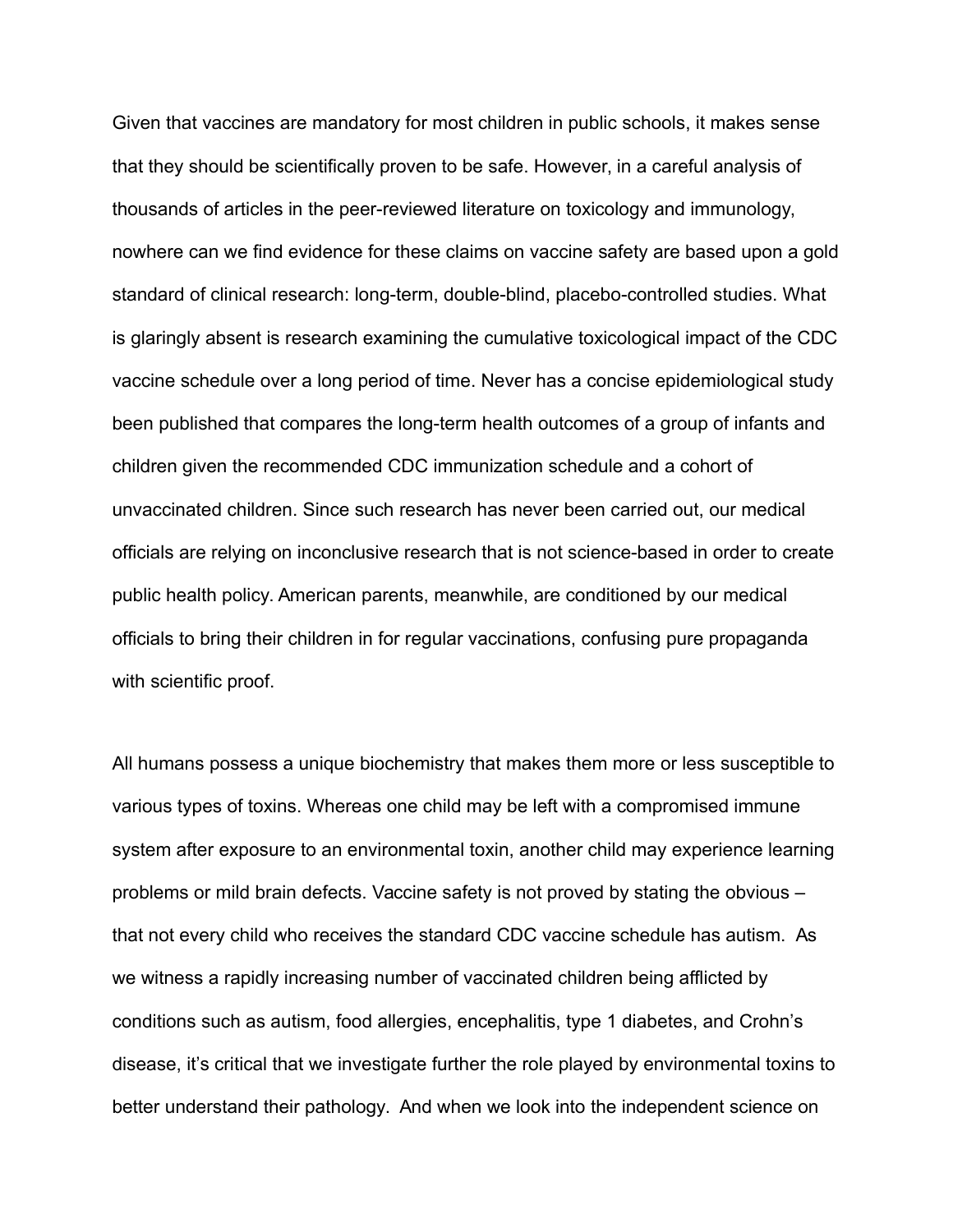the safety of vaccines, it's readily apparent that many of the ingredients found in vaccines are toxic, even in small amounts, and may contribute to a range of illnesses, including autism.

Here we will also take an uncompromising look at the institutions and individuals claiming that vaccines are safe for our children. We'll find that just a brief review of our medical establishment reveals evidence of a corrupt network riddled with conflicts of interest and scandal, making it clear that we simply cannot trust our health officials on the issue of vaccine safety.

# **The Toxic Ingredients in Vaccines**

What follows is an incomplete listing of scientific studies showing the dangers of common ingredients in vaccines. I am only citing a handful of examples from the scientific literature. Additional studies appear at the end of this document under "Supplementary Studies".

### **Thimerosal**

Thimerosal is an ethyl mercury-containing compound that was, up until recently, widely used in vaccines as a preservative. More than 165 studies have found Thimerosal to be harmful to human health. (3) Mercury exposure has been associated with nerve cell degeneration, adverse behavioral effects, and impaired brain development. (4) It also has been linked to degenerative chronic conditions such as Alzheimer's disease. The developing fetal nervous system is the most sensitive to its toxic effects, and prenatal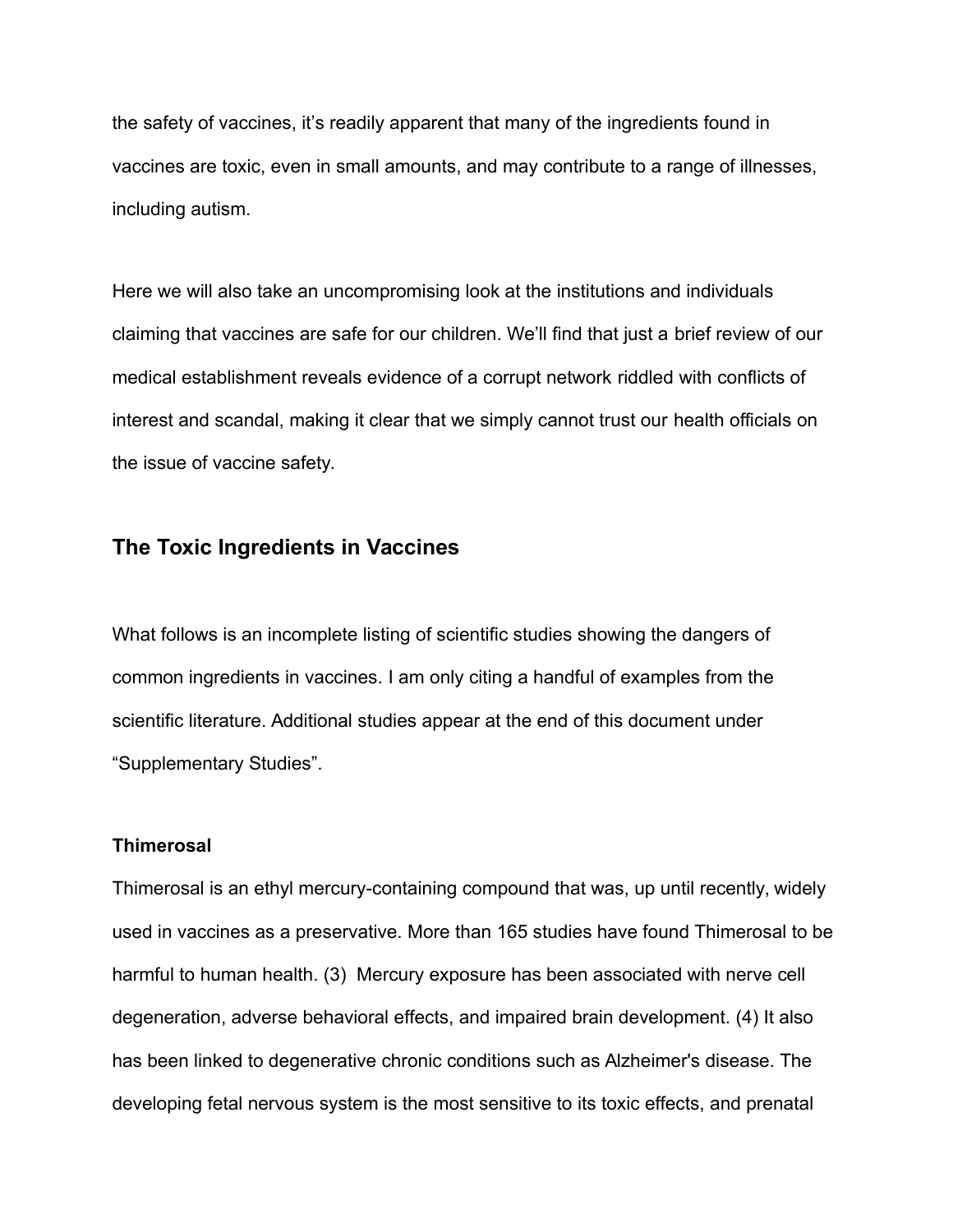exposure to high doses of mercury has been shown to cause mental retardation and cerebral palsy. (5,6)

Despite a preponderance of evidence showing Thimerosal's toxicity, the CDC maintains its position that Thimerosal is generally safe in small doses, citing a handful of CDCsponsored epidemiological studies. One study found evidence of significant "methodological issues and "malfeasance" in their reporting. (7) Even though vaccine manufacturers have phased out the use of Thimerosal in most vaccines, some vaccines on the market today, including influenza, DTaP and DTaP-Hib, still contain Thimerosal. (8,9)

In a 2010 study published in the journal Acta Neurobiologiae Experimentalis, researchers at the University of Northern Iowa evaluated dozens of studies that claimed to refute the relationship between autism and exposure to toxic metals such as mercury, found in vaccines. The analysis uncovered that several of these studies used erroneous statistics and faulty methodologies to derive their conclusions and that in fact, evidence suggests that the vaccine-autism link should not be dismissed by the scientific community. (10)

A 2004 study conducted by Northwestern University Pharmacy professor Richard Deth and researchers from the University of Nebraska, Tufts and Johns Hopkins University found that Thimerosal and other toxins contained in vaccines disrupt the biochemical process of methylation in the human body. Methylation plays a significant role in normal DNA function and neurological growth in infants and children. The group's findings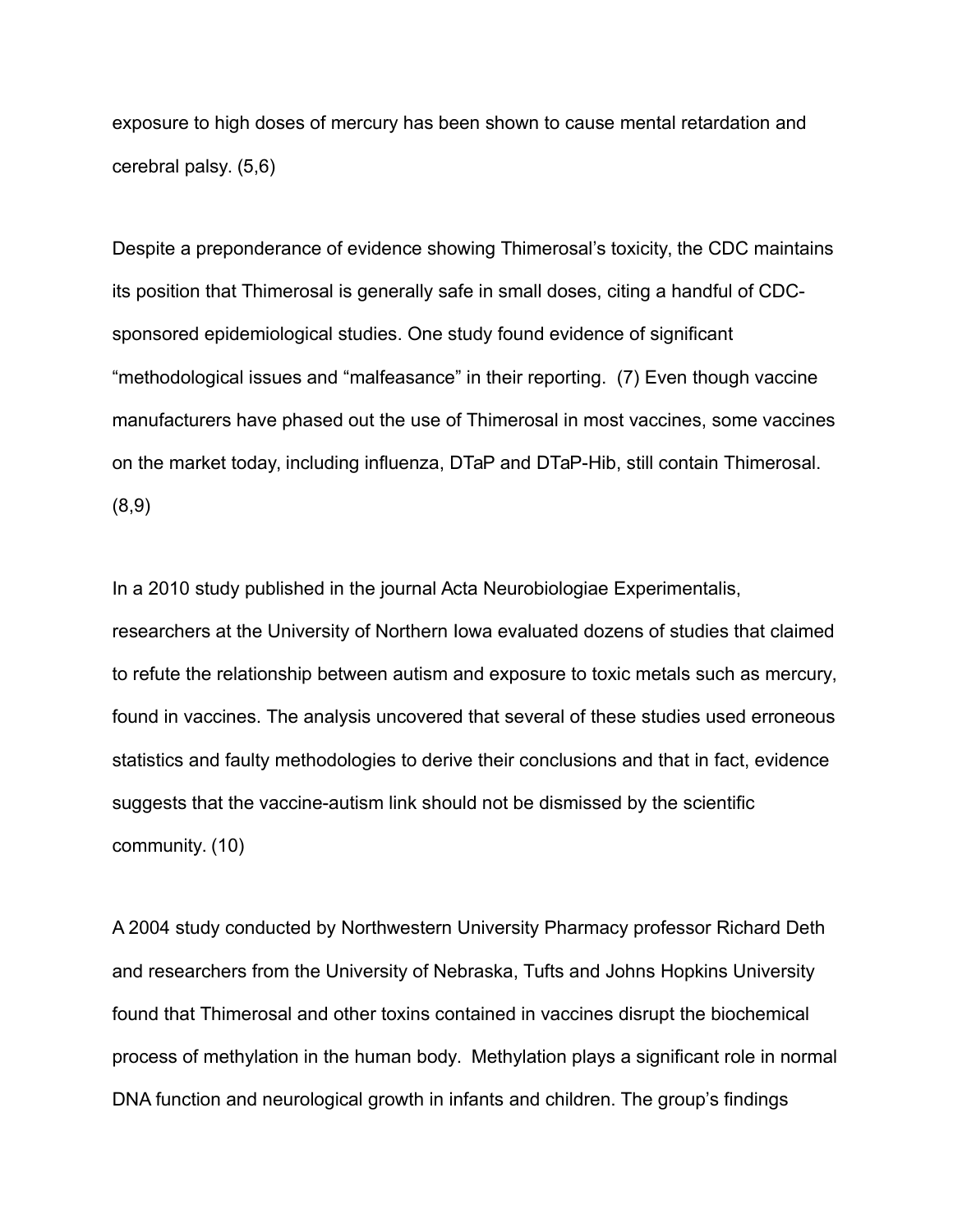suggest that toxicants introduced through vaccinations contribute to conditions such as autism and attention deficit hyperactivity disorder. (11)

The Thimerosal-autism connection is bolstered by the research of Dr. Boyd Haley, who served as the chairman of the University of Kentucky's Department of Chemistry and spent three years as a NIH post-doctoral scholar at Yale University Medical School's Department of Physiology. Haley's research has identified mercury, even in minute amounts, to be a dangerous immunosuppressant that damages neurological function and is a major contributor to autism spectrum disorder. Dr. Haley's scientific inquiries have provided strong evidence documenting how ethylmercury inhibits the process of phagocytosis (a critically important biological process of the human immune system), impairs the function of dendritic neurons in the brain and hinders the production of methyl B12. Each of these processes are significant factors in the onset of neurological illness. (12)

In a study published in the Journal of Toxicology and Environmental Health in July 2011, Australian authors David Austin and Kerrie Shandley surveyed a group of adults who were survivors of Pink Disease or Infantile Acrodynia, an ailment historically caused by exposure to mercury found in teething powder, diaper rinses and other materials. Since the survivors of Pink Disease were proven to be sensitive to mercury, the study set out to determine whether or not higher rates of autism were present among the survivors' grandchildren. Austin and Shandley demonstrated that 1 in 25 of the survivors' grandchildren had some form of autism spectrum disorder. The frequency of autism among children in the general population of Australia in the same age group as those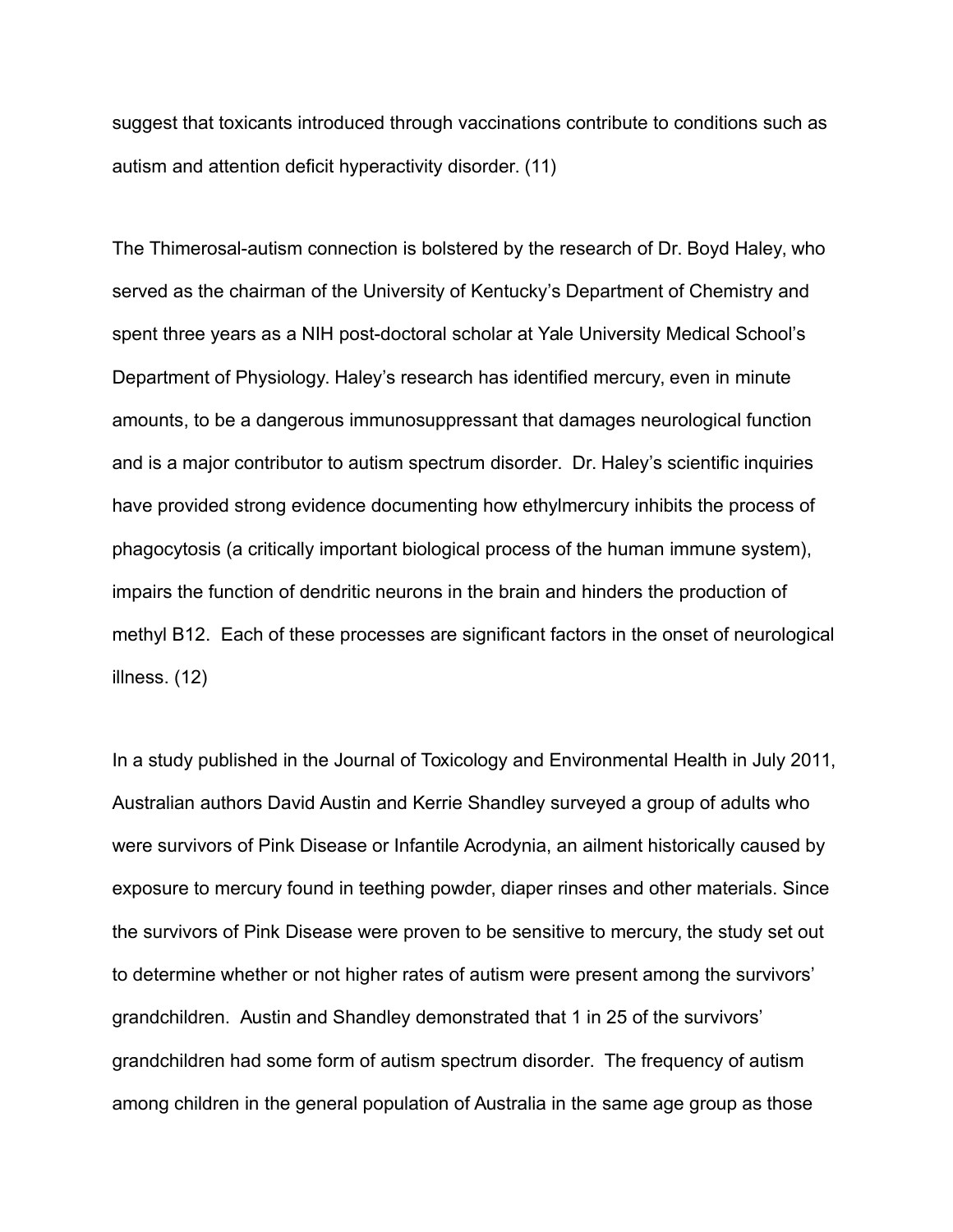surveyed is 1 in 160. The results unequivocally suggest that children with a family history of susceptibility to mercury poisoning are far more likely to develop autism. (13)

#### **Aluminum**

Aluminum is an adjuvant, a chemical booster added to vaccines to induce an immune response. Most vaccines in the CDC schedule contain an aluminum compound. Furthermore, there is a large body of scientific research to support a connection between aluminum and neurotoxicity.

The alarming health consequences of aluminum were reported in a 2011 study published in the Journal of Inorganic Biochemistry led by Dr. Lucija Tomljenovic at the University of British Columbia. The study revealed that rates of autism spectrum disorder among children are greater in countries where children are exposed to the highest amounts of aluminum in vaccines. The authors also noted "the increase in exposure to Al [aluminum] adjuvants significantly correlates with the increase in ASD [autism spectrum disorder] prevalence in the United States observed over the last two decades". (14) An additional article by Dr. Tomljenovic, and published in a 2014 issue of the journal Immunotherapy, discussed the neurotoxic effects of aluminum on the central nervous system. The article mentions the role played by the metal in triggering autoimmune and inflammatory responses, altering genetic expression and contributing to neurodevelopmental disorders. (15)

These findings are further supported by MIT researcher Dr. Stephanie Seneff. Seneff's scientific investigation into the pathology of autism has turned up evidence that the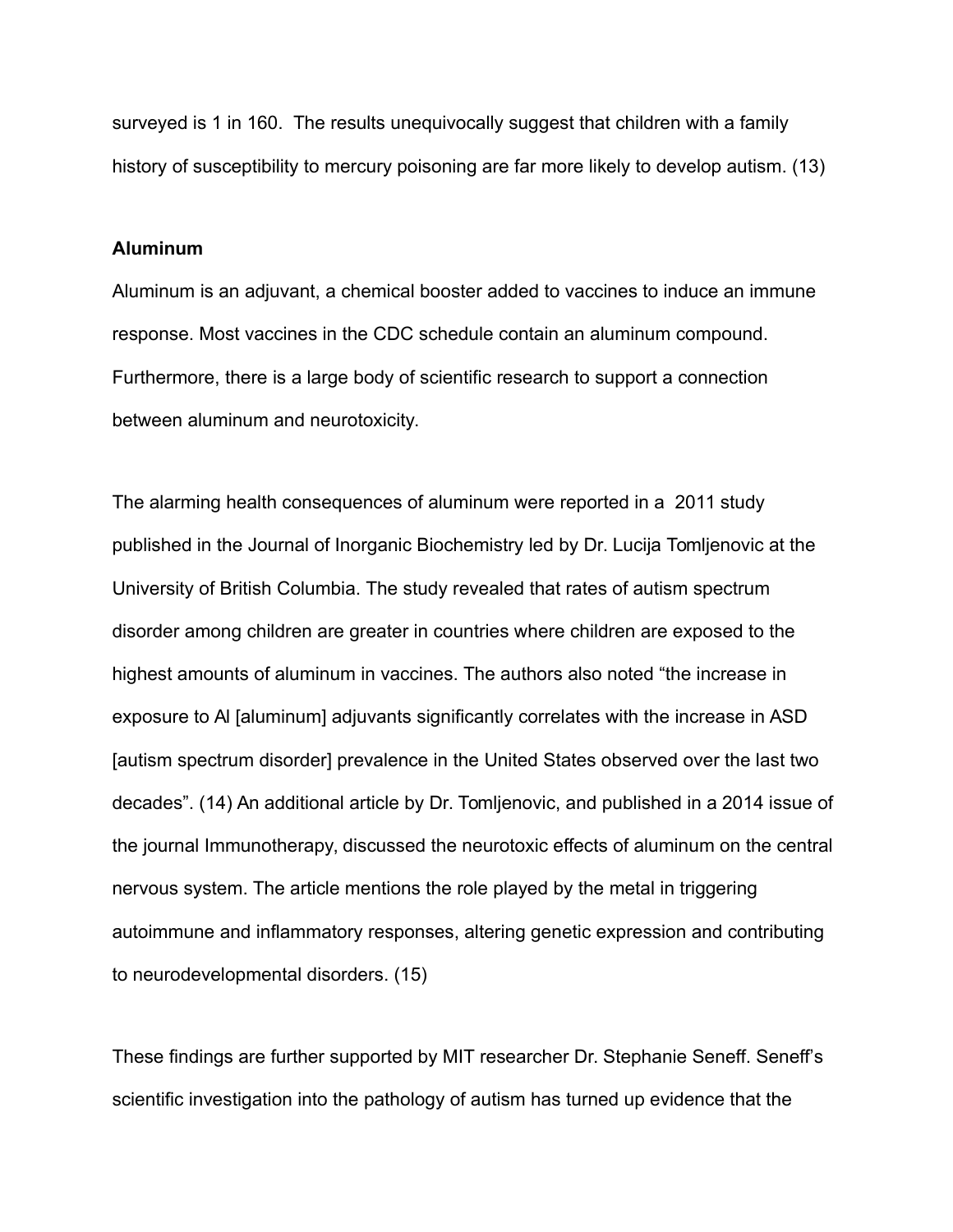neurotoxicity of aluminum is greatly increased when combined with glyphosate, Monsanto's very widely used pesticide which is sprayed on crops around the world. Seneff posits that not only do these two agents combine to promote neurodevelopmental conditions but can also disrupt the gut's microbiome, potentially leading to leaky gut syndrome, kidney failure, and other serious complications. (16)

It is worth noting that the federal health agencies have admitted to the many dangers posed by aluminum exposure, such as the 357 page document titled "Toxicological Profile for Aluminum" released in 2008 by the Department of Health and Human Services' Agency for Toxic Substances and Disease Registry. The document, which was thoroughly vetted by CDC scientists, states:

There is a rather extensive database on the oral toxicity of aluminum in animals. These studies clearly identify the nervous system as the most sensitive target of aluminum toxicity and most of the animal studies have focused on neurotoxicity and neurodevelopmental toxicity. (17)

Despite the government's tacit recognition of aluminum's health risks, the CDC and other federal agencies have made no effort to further investigate the cumulative toxicological impact of the current vaccine schedule.

### **Formaldehyde**

Formaldehyde is a naturally occurring metabolite commonly added to bacterial and viral vaccines. According to the FDA "It is used to inactivate viruses so that they don't cause disease (e.g., polio virus used to make polio vaccine) and to detoxify bacterial toxins, such as the toxin used to make diphtheria vaccine."(18) Though formaldehyde may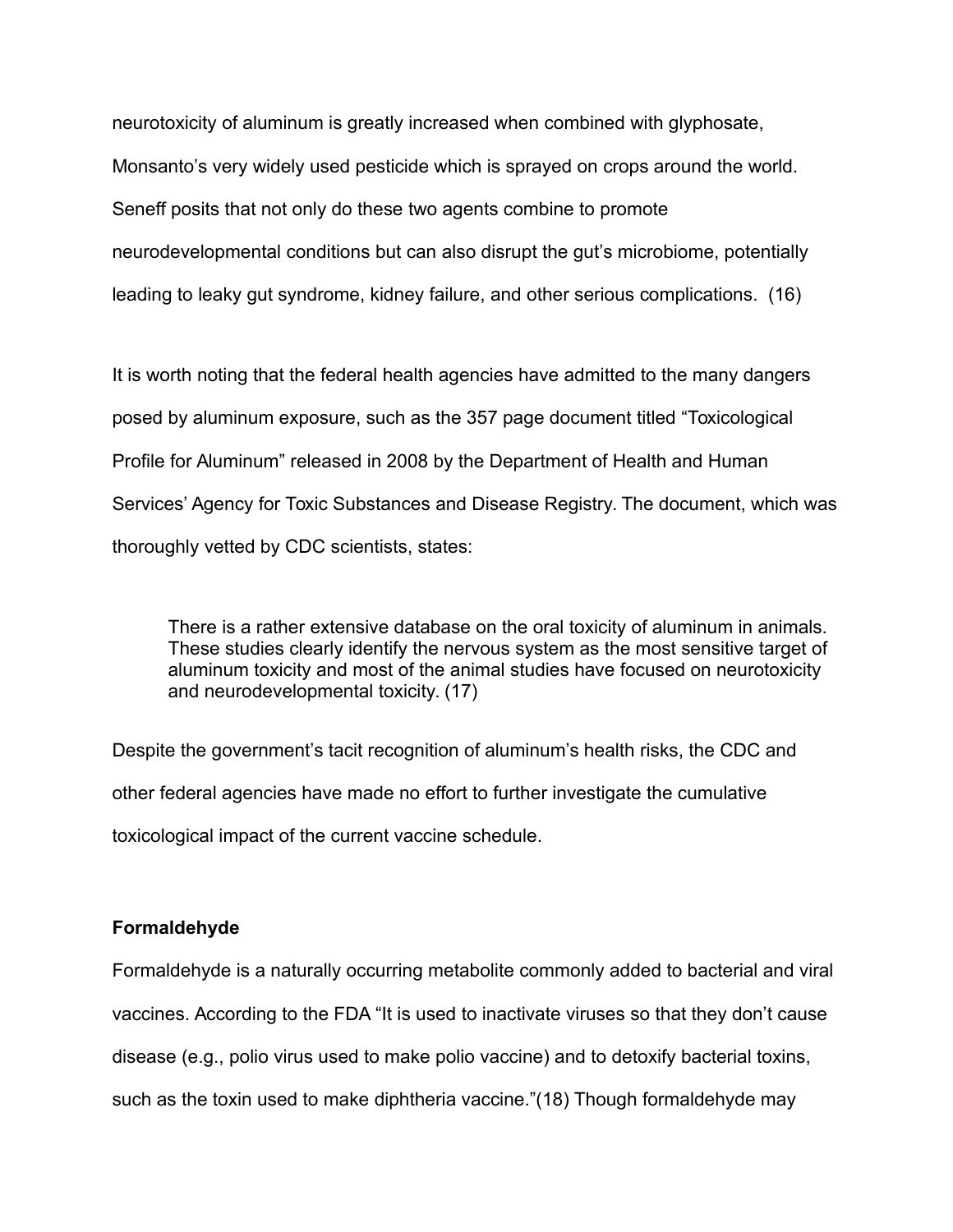neutralize potentially harmful pathogens in vaccines, the World Health Organization lists it as a "known human carcinogen."

According to a report by the US's Occupational Safety and Health Administration (OSHA), ingesting "formaldehyde can be fatal, and long-term exposure to low levels in the air or on the skin can cause asthma-like respiratory problems and skin irritation such as dermatitis and itching." The report also cites formaldehyde as "a cancer hazard". (19) More evidence suggests formaldehyde exhibits neurotoxic properties as well (20)

The response from our health officials is that formaldehyde is contained in such small doses in vaccines that it doesn't threaten human health. However, there is a conspicuous lack of research into the effects of formaldehyde exposure through multiple vaccines in pediatric populations. Given that infants and small children possess a much greater sensitivity to toxins compared to adults and that formaldehyde is introduced to children through immunizations containing a host of other toxic ingredients, it is crucial that we reevaluate its use in vaccines.

### **Monosodium Glutamate (MSG)**

Monosodium glutamate, also known as MSG, has been used as a food additive for over a century, imparting a savory flavor that appeals to many people. It has also made its way into vaccines. Dr. Russell Blaylock notes that MSG is classified as an excitotoxin, or a compound which over stimulates cell receptors to such an extent that the cell ceases to function normally, resulting in damage to nerve cells and contributing to seizures. (21)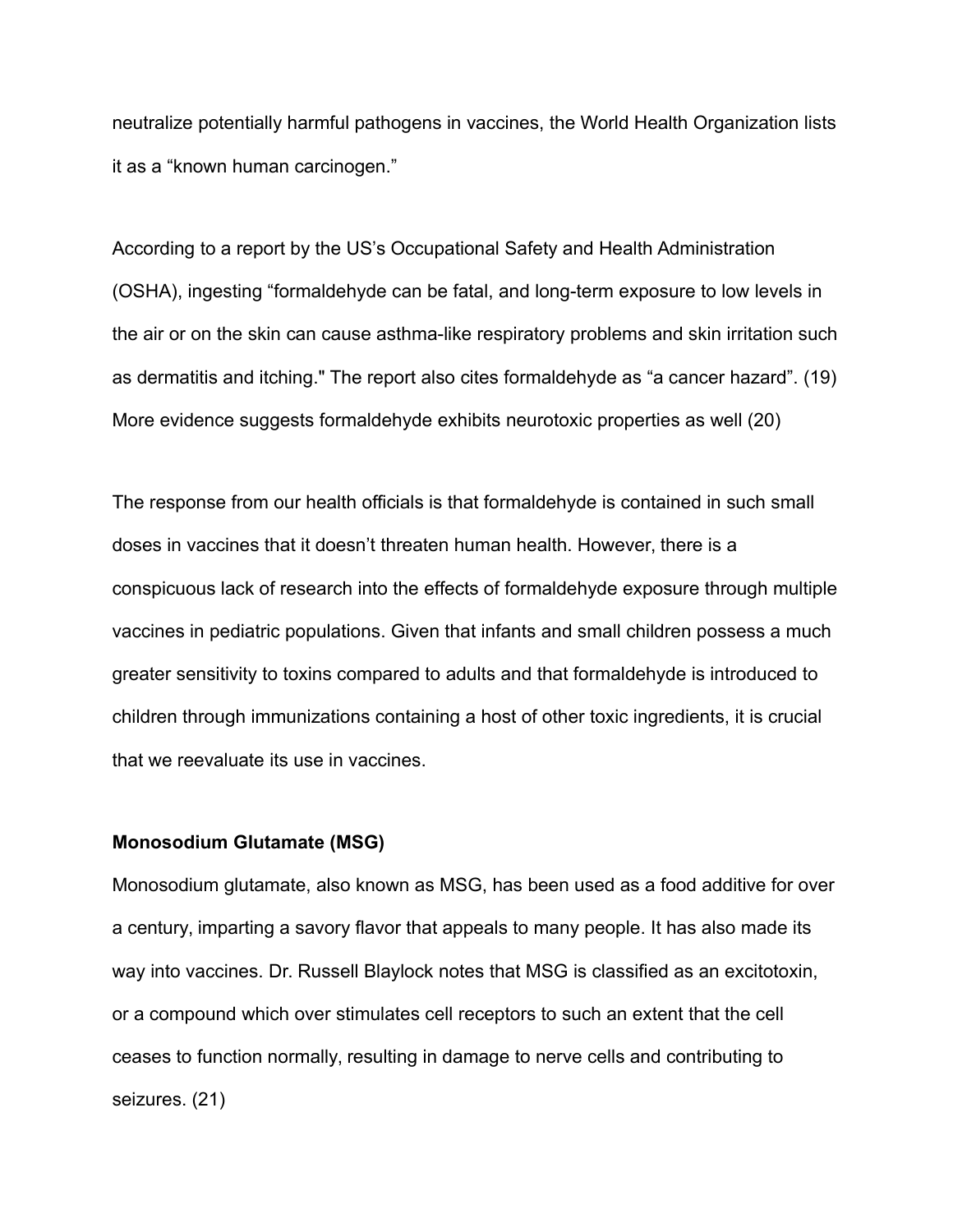### **Animal and Human DNA**

Animal and even human tissues are used as a culture medium to grow the targeted virus or bacteria used in vaccines. Today, vaccine viruses are cultured in chicken fibroblast cells and embryos, chick retinal and kidney cells, monkey and dog kidney cells, aborted human fetal lung fibroblast cells and mouse brain tissue, to name a few. (22) In 2013, the FDA approved the use of insect cells instead of chicken eggs for the influenza vaccine.

Unfortunately, viral filtration of the substrate that will be used in the vaccine is a primitive manufacturing process. A significant amount of foreign DNA and genetic debris from the culture finds its way into the vaccine that is eventually administered to children. DNA fragments can recombine with our body's host cells thereby triggering undesirable autoimmune reactions. Considering the exponential increase in autoimmune diseases over the past 25 years, it is reasonable to suspect that the large amount of foreign genetic debris injected into our bodies is wreaking havoc with natural immune functions. There are also instances of certain vaccines causing a specific autoimmune response, such as a Haemophilus influenza B vaccine and type 1 diabetes association, and a Hepatitis B-Multiple Sclerosis relationship, which were observed after widespread administration of these vaccines. (23,24,25)

### **Polysorbate 80**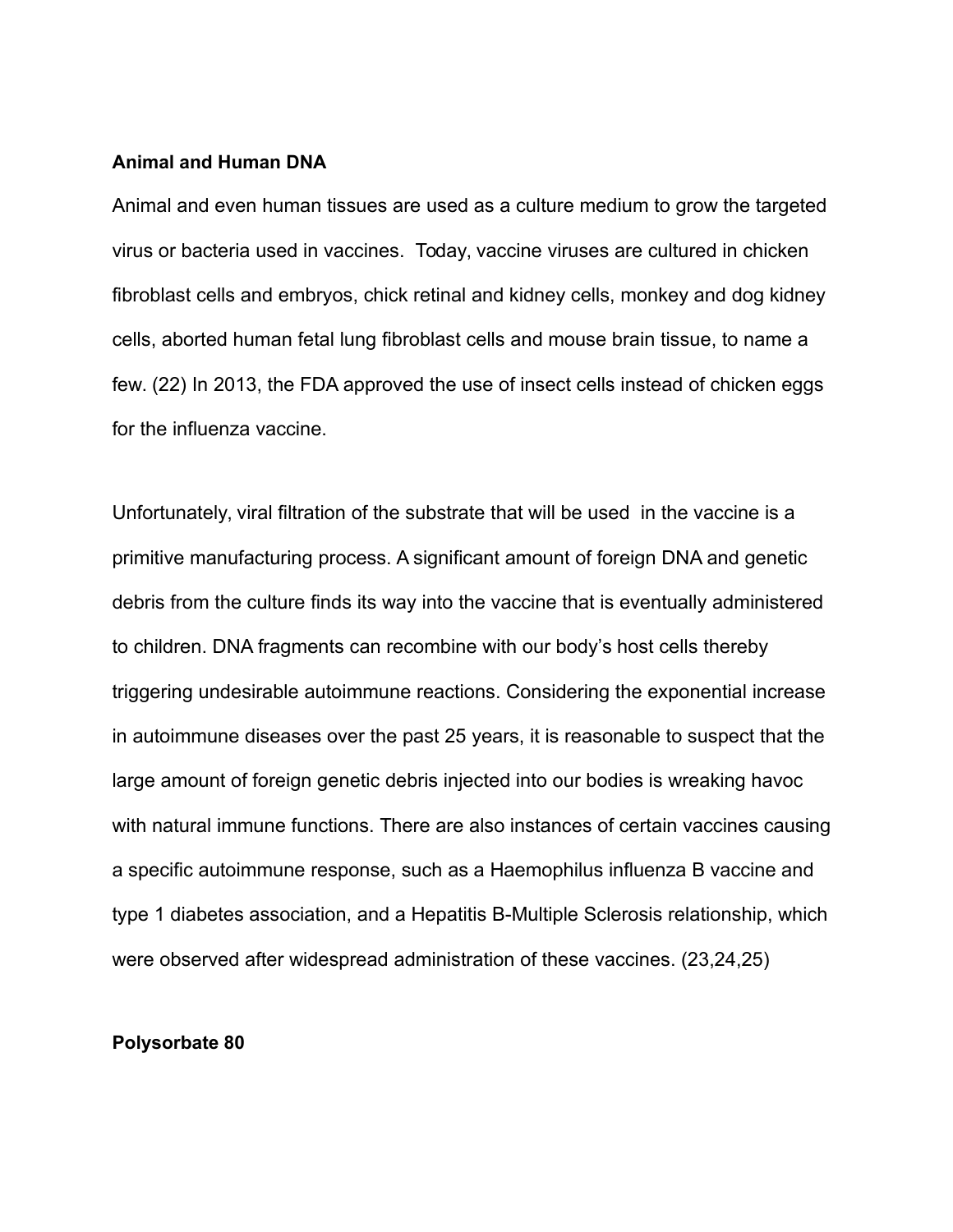Polysorbate 80 is a chemical agent used as an emulsifier in vaccines. Research suggests that exposure to polysorbate 80 can "cause severe nonimmunologic anaphylactoid reactions." (26) Another study found a connection between this substance and Crohn's disease. (27)

### **Triton X-100**

A type of detergent used in some flu vaccines, Triton X-100 has been found to promote cell death and cause intestinal damage in animal studies. (28, 29)

### **Phenol**

Phenol is a type of preservative commonly used in vaccines. A study looking into the viability of preservatives in vaccines noted that phenol, like Thimerosal, is neurotoxic. The authors suggested that "(f)uture formulations of US-licensed vaccines/biologics should be produced in aseptic manufacturing plants as single dose preparations, eliminating the need for preservatives and an unnecessary risk to patients." (30)

## **2-Phenoxyethoanol**

The compound known as 2-Phenoxyethoanol is commonly used as an antibacterial agent in vaccines. Among its known . Reports link this chemical to kidney, liver, and neurological toxicity. (31)

# **Real Science Indicting Vaccines and How it Has Been Suppressed**

If good quality science exists that could discredit the pro-vaccine argument that there is no connection to autism, it is completely understandable that the media and the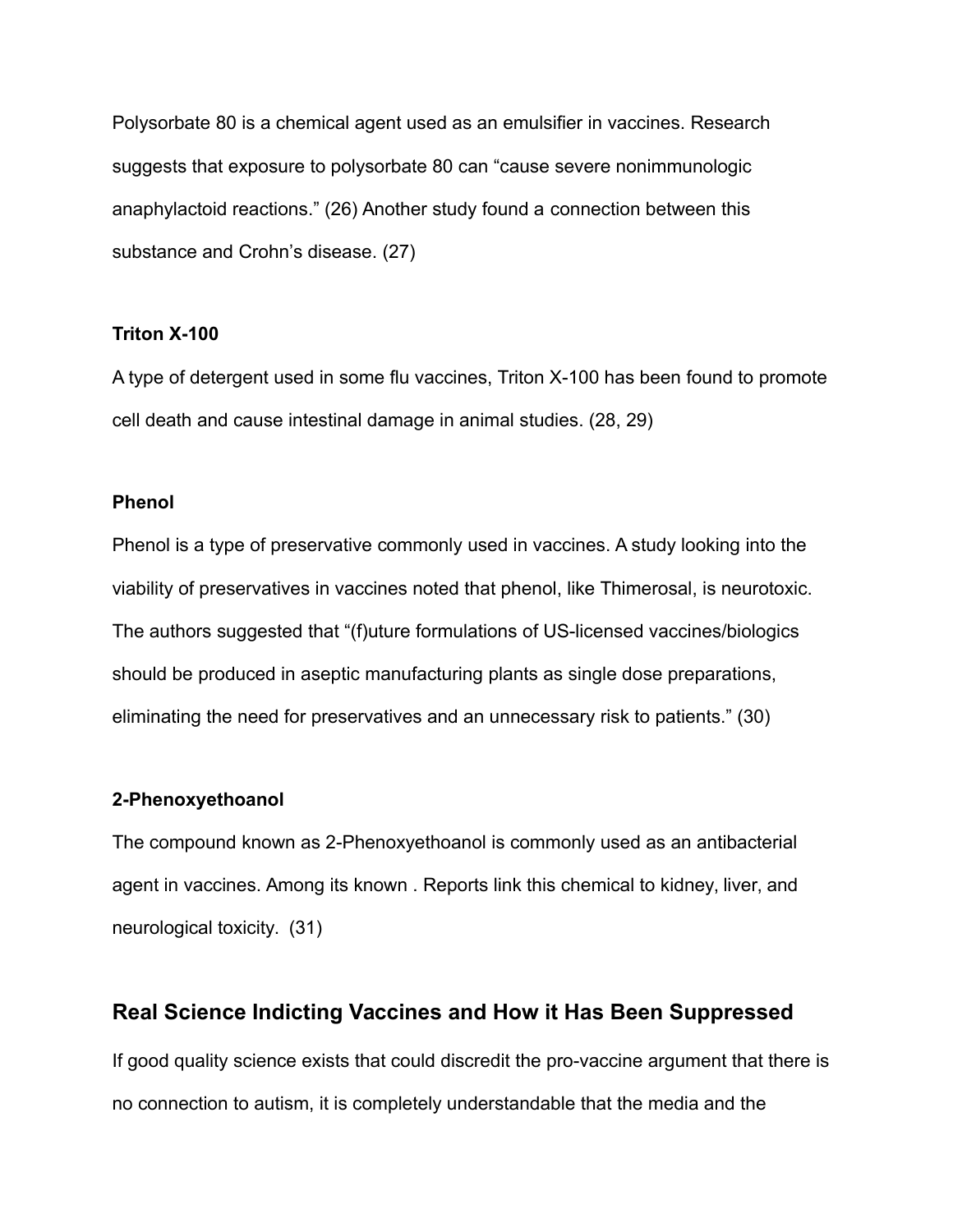government and industry and scientists for hire continue their unrelenting attack on independent scientists, physicians, and most importantly, upon the victims themselves. To acknowledge that the entire vaccine program is unsupported by gold standard science would mean massive lawsuits, congressional investigations and discrediting the CDC, the FDA, US public health services and pharmaceutical companies. In effect, this could be the largest public health scandal in American history, and the public would be very unforgiving. Let's now take a look at more damning evidence linking vaccines with autism and neurodevelopmental disease and the systemic suppression of this evidence.

### **Vaccine-Autism Research**

1. Scientists at the University of Pittsburgh investigated the effects of vaccination on the neurodevelopment of baby macaque monkeys. The monkeys were given a course of vaccinations typical of the 1990s vaccine schedule. In comparison with the control group, vaccinated monkeys displayed abnormal patterns of brain growth and dysfunction of the amygdala – both strong indicators of autism when they appear in children. (32)

2. In 2002, the Journal of Biomedical Science published research carried out by scientists at Utah State University's Department of Biology analyzing the effects of the MMR vaccine on the central nervous system. In their evaluation, the group discovered that autistic children who receive the MMR possess a higher titer of certain antibody related to measles. These antibodies trigger an abnormal autoimmune response that effectively damages the brain's myelin sheath.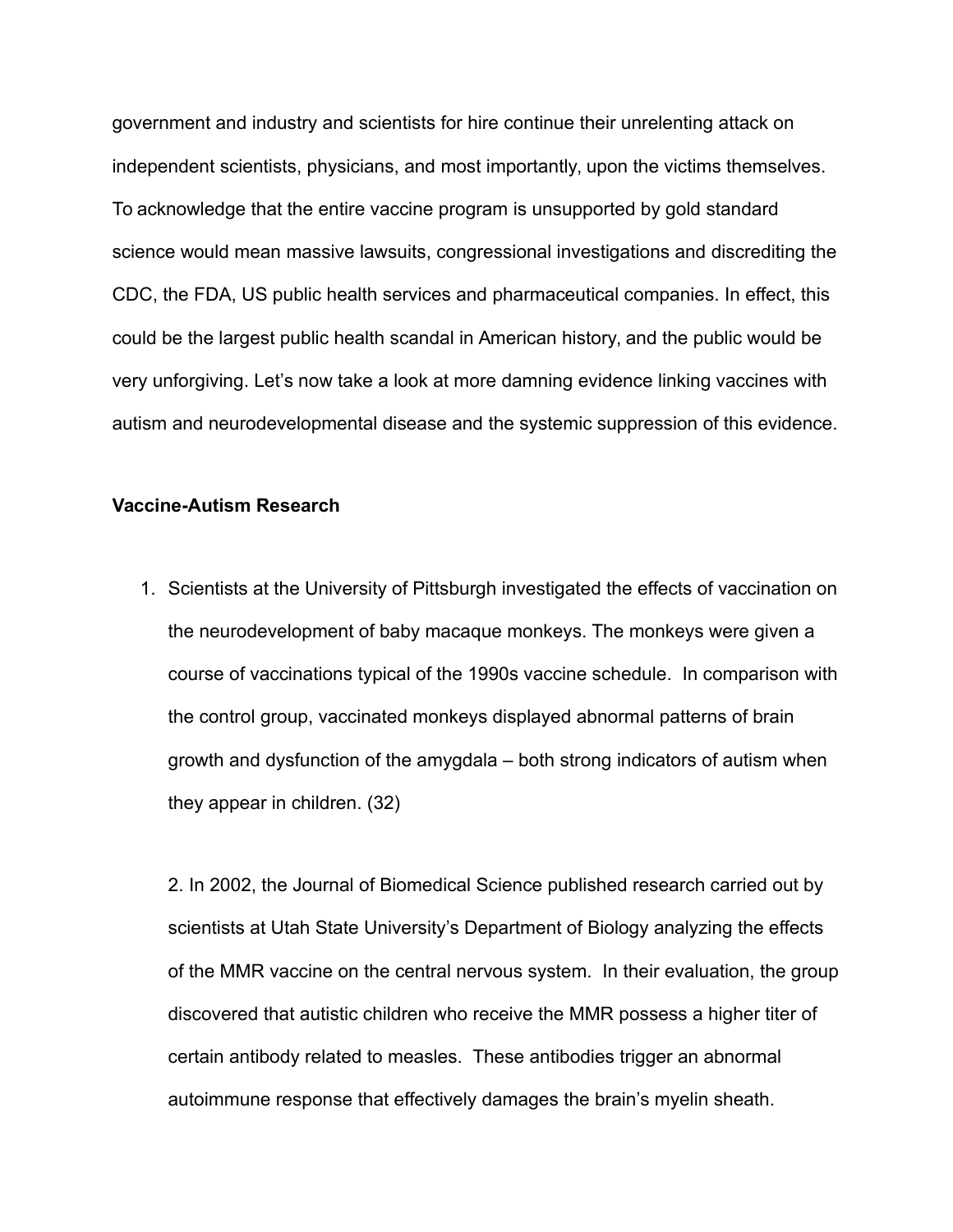Evidence suggests that such damage to the myelin sheath may impair normal brain activities and cause autism. (33)

3. The University of California San Diego and San Diego State University published a study showing a higher incidence of autism among children who were given the MMR vaccine and subsequently took acetaminophen or Tylenol. Their findings were published in the medical journal Autism. (34)

4. Through the National Vaccine Injury Compensation Program (VICP), a federal program charged with the responsibility of financially compensating families of individuals injured or killed by vaccines, the US government has all but admitted to the connection between vaccines, neurological disorders and autism. A detailed research study appearing in the Pace Environmental Law Review in March 2011 revealed that the VICP has been quietly compensating 83 families for cases of vaccine-induced encephalopathy and residual seizure disorder associated with autism. In 21 of these cases, the word "autism" is actually used in court documents to describe the injuries that resulted from vaccination. The obvious conclusion is that, in paying these claims, the government has implicitly acknowledged a link between vaccination and autism. (35)

5. A recent report from the Department of Justice showed that within a three month period from November 2014- February 2015, 117 vaccine-induced injuries and deaths were compensated by VICP. The majority of the injuries listed in the report were caused by the flu vaccine and the most common injury linked to the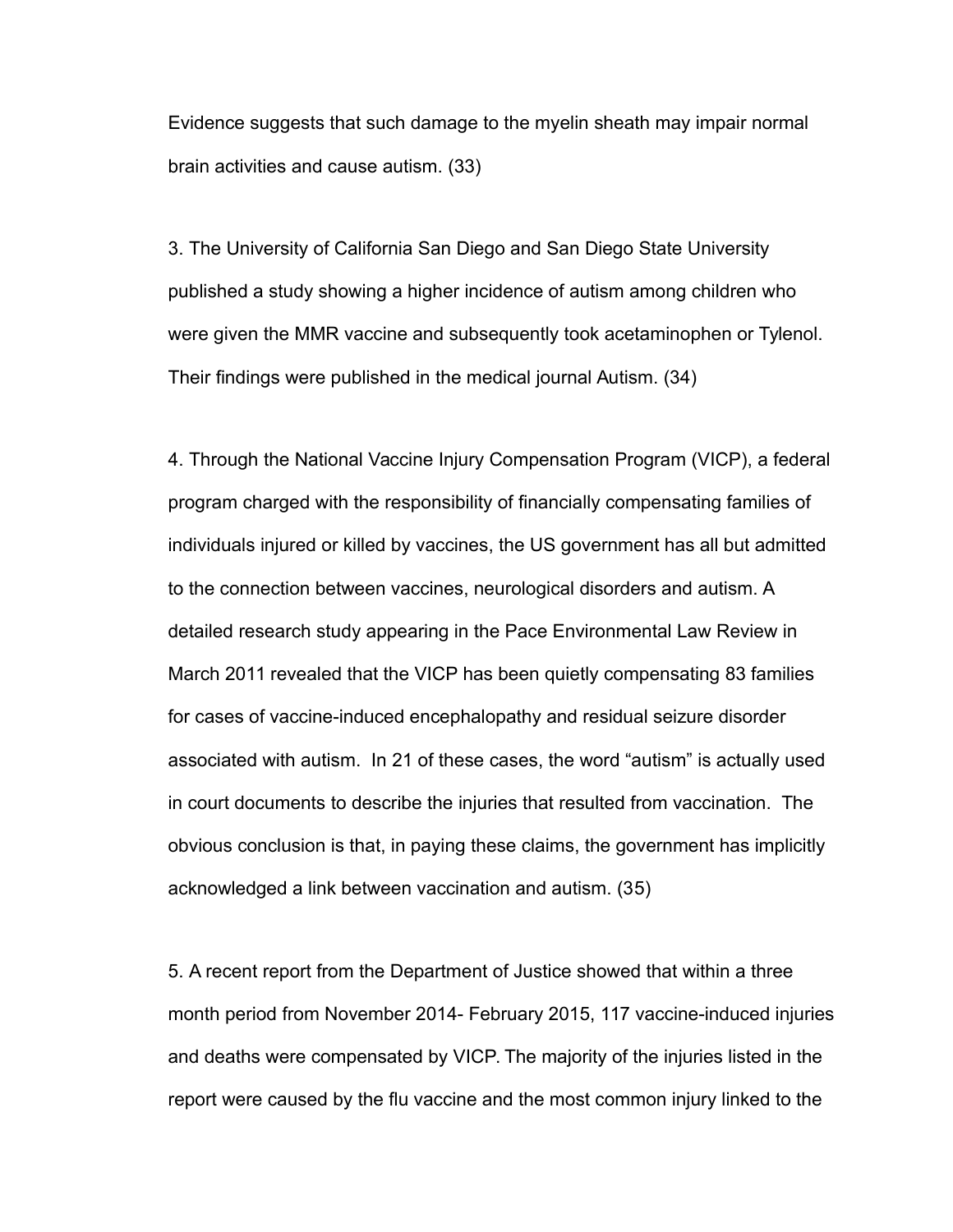flu vaccine was Guillain-Barré Syndrome, an uncommon illness in which the immune system attacks and damages the body's neurons, sometimes resulting in permanent nerve damage or even death. (36)

## **Why Our Health Officials Can't Be Trusted**

Research indicates that conflicts of interest abound in the vaccine industry, making it difficult to have faith in our health authorities. (37) Worse still, evidence points to pervasive corruption among high profile individuals and institutions in the medicalindustrial complex. Here we will look at some of the most alarming examples.

#### **Simpsonwood**

In June 2000, a group of top federal scientists, health officials, the CDC, the FDA, the British Health ministry and representatives from the pharmaceutical industry gathered for a secret meeting convened by the CDC at the Simpsonwood retreat center in Norcross, Georgia. Officially titled the Scientific Review of Vaccine Safety Datalink Information, the Simpsonwood conference reviewed the findings of a large epidemiological study evaluating any relationship between Thimerosal and autism. The meeting was not open to the public and was subject to a complete news embargo. Thanks to a Freedom of Information Act request filed by Robert F. Kennedy Jr., a transcript of the meeting became available.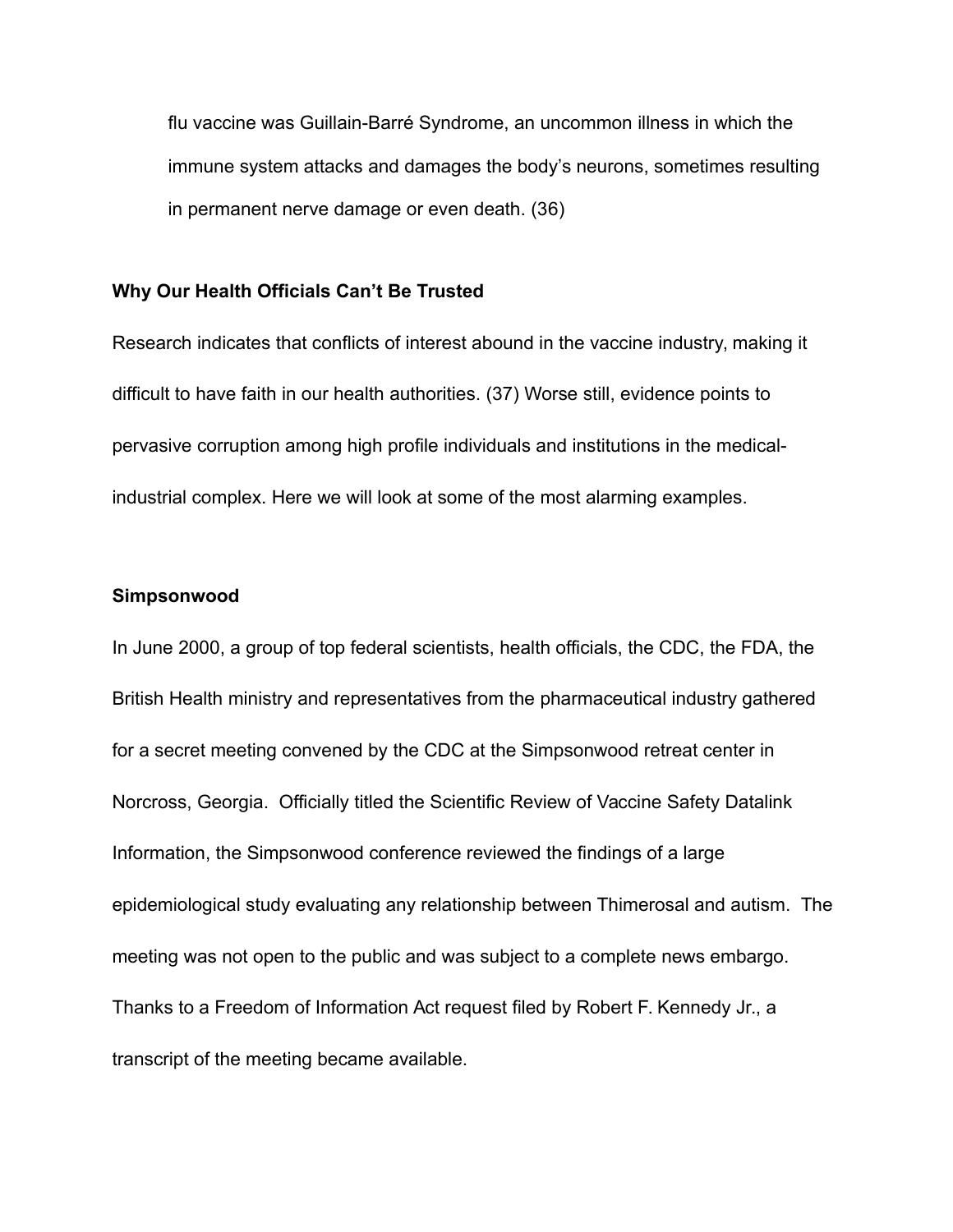The transcript revealed how health officials engaged in a cold-blooded cover-up of

scientific evidence linking Thimerosal use in vaccine with a large spike in autism rates

and other neurological illnesses. (38) The director of the Datalink study, CDC

epidemiologist Dr. Tom Verstraeten, was quoted as saying, "I was actually stunned by

what I saw," citing the staggering number of earlier studies that indicate a link between

Thimerosal and speech delays, attention deficit disorder, hyperactivity and autism.

According to the transcript, Dr. John Clements, then the vaccines advisor at the World

Health Organization, stated in the that "perhaps this study should not have been done at

all." (39) RFK Jr. recounted in an article the lengths to which our medical establishment

went prevent the scientific findings from reaching the public sphere:

The CDC paid the Institute of Medicine to conduct a new study to whitewash the risks of thimerosal, ordering researchers to "rule out" the chemical's link to autism. It withheld Verstraeten's findings, even though they had been slated for immediate publication, and told other scientists that his original data had been "lost" and could not be replicated. And to thwart the Freedom of Information Act, it handed its giant database of vaccine records over to a private company, declaring it off-limits to researchers. By the time Verstraeten finally published his study in 2003, he had gone to work for GlaxoSmithKline and reworked his data to bury the link between thimerosal and autism. (40)

# **Gerberding: The Vaccine Insider**

There is a revolving door between the vaccine manufacturers and those in government

who are responsible for overseeing these manufacturers. A prime example is former

CDC director Dr. Julie Gerberding, who left the agency in 2010 to take a position with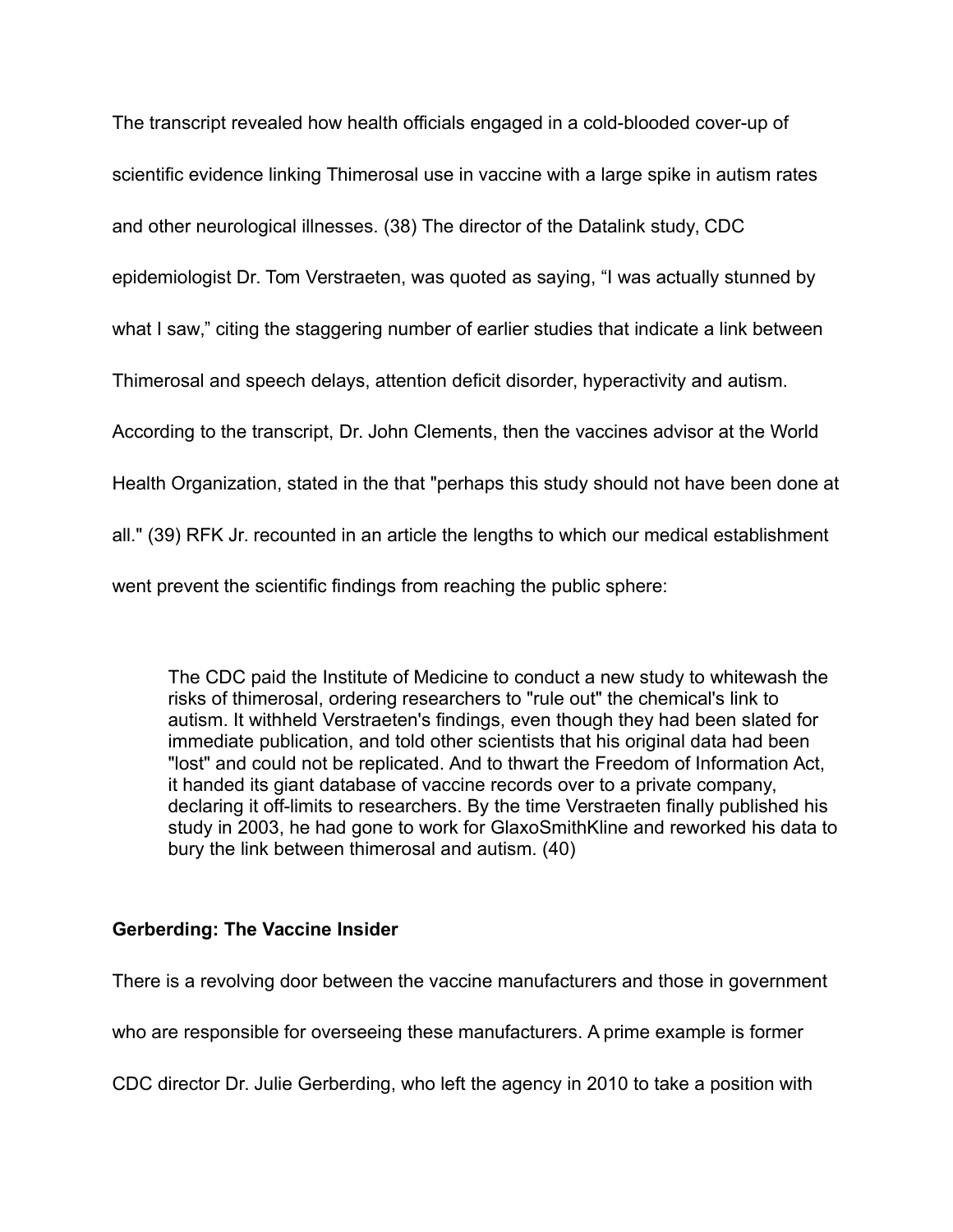pharmaceutical giant Merck as the President of the company's vaccine division.

Gerberding stated in an interview that she is "very bullish on vaccines". (41) Her

admission is especially disconcerting given her long history of siding with vaccine

makers. While in her position at the CDC, the organization was found to be massively

exaggerating the threat of the H1N1 swine flu, and pushing largely unproven vaccines

on the American public with dangerous side effects. (42)

Despite her clear alliance with Big Pharma, Dr. Julie Gerberding strongly implied a

vaccine-autism link during a 2008 interview with CNN's Sanjay Gupta while serving as

the CDC's director. Gerberding stated:

Well, you know, I don't have all the facts because I still haven't been able to review the case files myself. But my understanding is that the child has a -- what we think is a rare mitochondrial disorder. And children that have this disease, anything that stresses them creates a situation where their cells just can't make enough energy to keep their brains functioning normally. Now, we all know that vaccines can occasionally cause fevers in kids. So if a child was immunized, got a fever, had other complications from the vaccines. And if you're predisposed with the mitochondrial disorder, it can certainly set off some damage. Some of the symptoms can be symptoms that have characteristics of autism. (43)

## **Thorsen: A Case of Corruption**

A prime example of the corruption within the CDC around vaccine safety is the case of

Dr. Poul Thorsen, a Danish researcher who coauthored 36 CDC studies, two of which

are widely cited studies claiming to disprove an autism-vaccine link. From 2004 to 2010

Thorsen allegedly laundered more than \$1 million in grant money allocated for research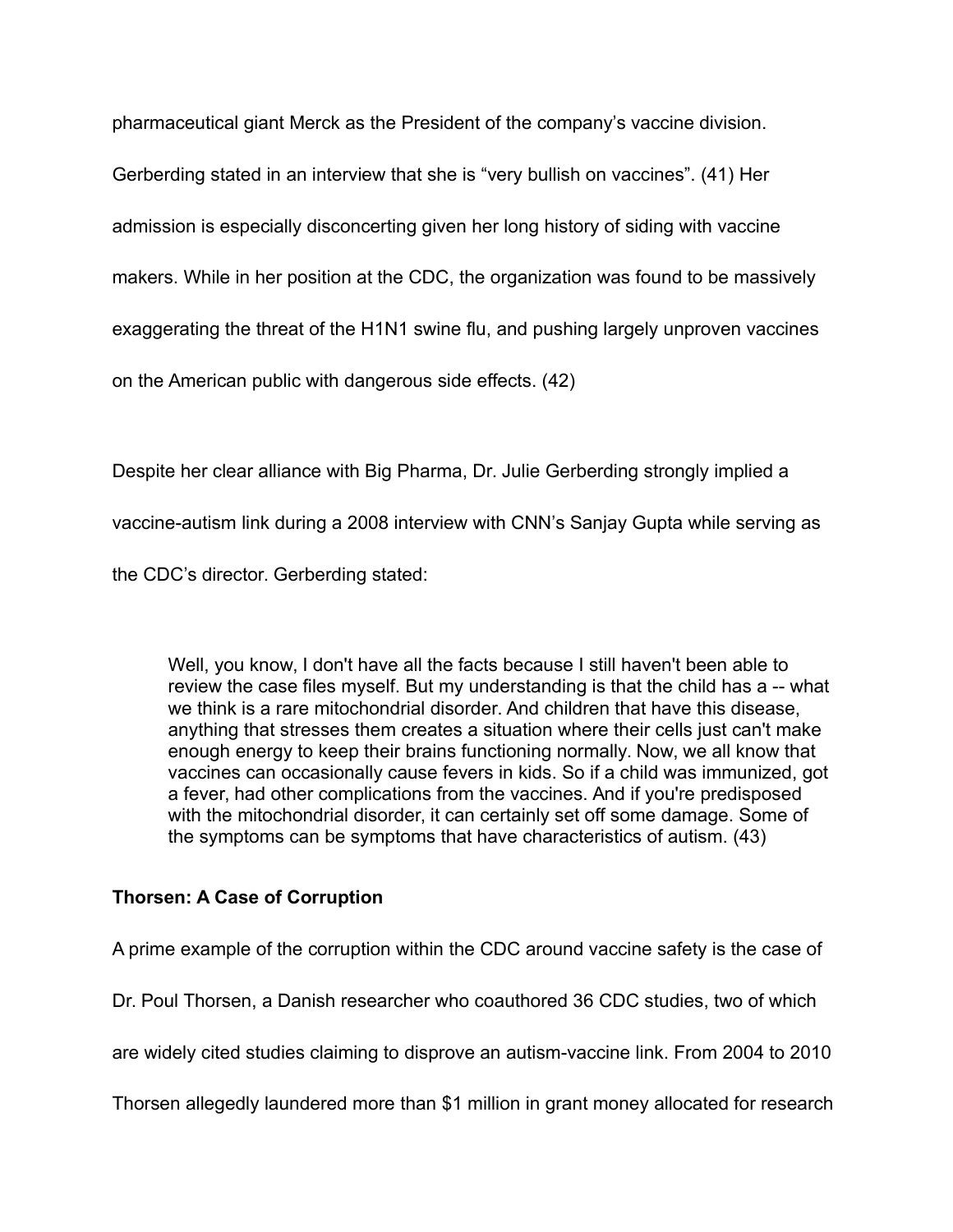and used the funds to make personal purchases, including a home in Atlanta. (44)

Thorsen is currently in Denmark awaiting extradition to the United States.

In a recent editorial, Robert F. Kennedy called into question the slow nature of US

authorities in apprehending Thorsen stating that:

The fact that he is roaming free and is easy to find, despite the US Federal indictment, does not imply Thorsen's innocence... Rather it suggests a lack of enthusiasm by HHS and CDC to press for his capture and extradition. The agency undoubtedly fears that a public trial would expose the pervasive corruption throughout CDC's vaccine division and the fragility of the science supporting CDC's claims about Thimerosal safety. (45)

The two autism-vaccine studies undertaken by Thorsen and his team have been decried by critics as scientific fraud. According to leaked CDC documents, the data from one of the studies, which monitored rates of autism in Denmark after a country-wide phase out of Thimerosal, were heavily manipulated to make it appear that autism rates increased its removal from vaccines, when in fact rates decreased. The research's methodology was so unscientific that journals such as The Lancet and The Journal of the American Medical Association rejected publishing the study, and it wasn't until a CDC director wrote a strongly-worded letter to staff at the journal Pediatrics, that the research was actually published. (46)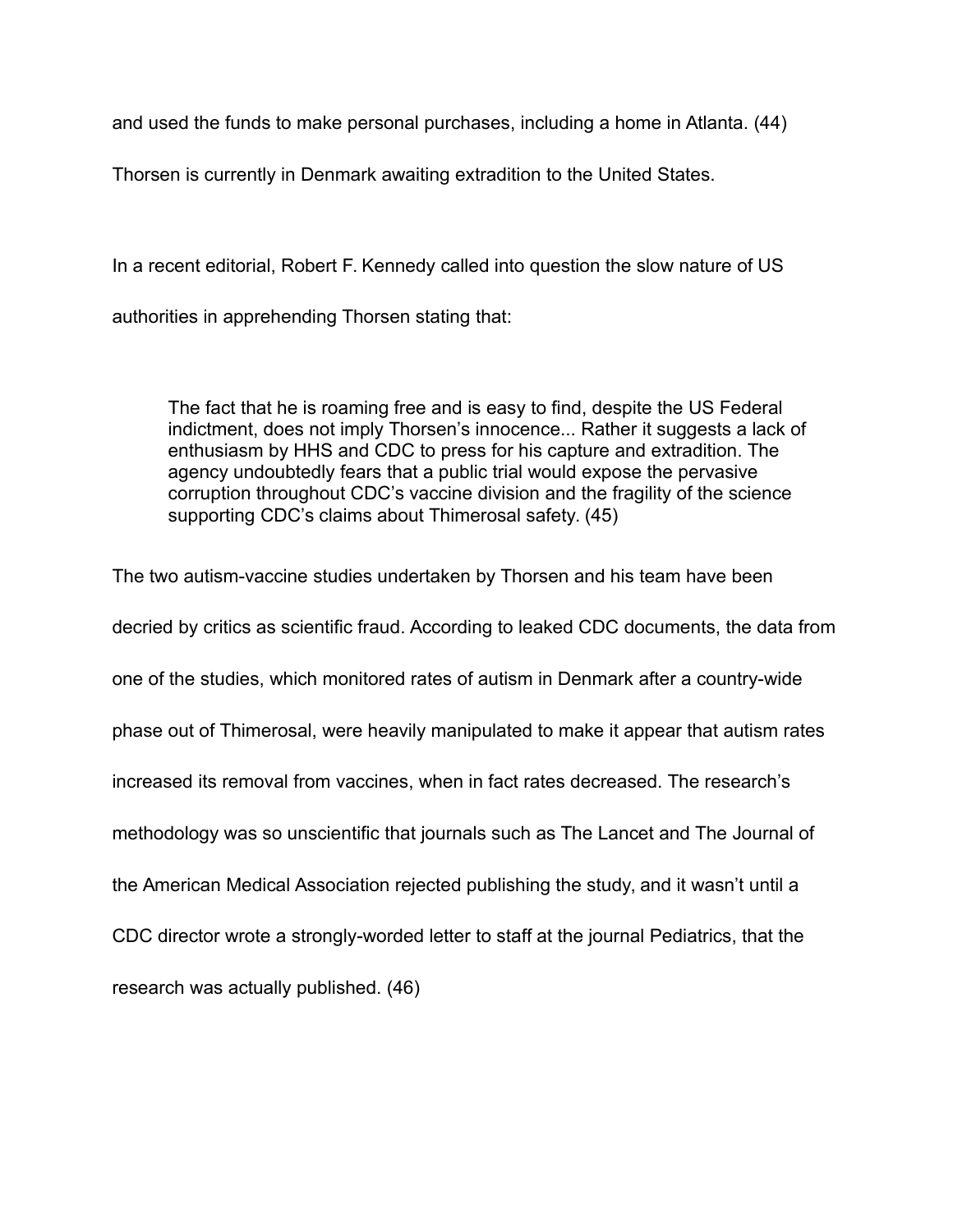The other autism-vaccine study coauthored by Thorsen, which seemingly debunked an

autism link to the MMR vaccine was published in 2002. In his aforementioned editorial,

Robert Kennedy Jr. wrote about the study's questionable methodology:

That study employed CDC's trademark ruse of including many children who were too young to receive the autism diagnosis, which at that point usually occurred at age four. CDC epidemiologists have consistently used this ploy in their phony autism studies to dampen the autism signal and exonerate the vaccine.The 2002 Madsen et al. MMR study also included a substantial number of unvaccinated children and employed a suite of other statistical gimmicks to mask the association with the MMR vaccine. (47)

# **The Thompson Revelation**

In 2014, a senior scientist at the CDC, Dr. William Thompson, went public with claims

that he and his colleagues willfully omitted data from a study that supported a link

between vaccines and autism. After discovering a connection between the MMR

vaccine and an increased risk of autism among African American males under 36

months of age, Thompson claims that he and his fellow authors chose to exclude these

data and effectively perpetrated scientific fraud by publishing research which

contradicted their actual research conclusions. (48) Commenting on how he and his

colleagues misrepresented their findings, Thompson stated that:

...we decided to exclude reporting any race effects, the co-authors scheduled a meeting to destroy documents related to the study. The remaining four coauthors all met and brought a big garbage can into the meeting room and reviewed and went through all the hard copy documents that we had thought we should discard and put them in a huge garbage can. However, because I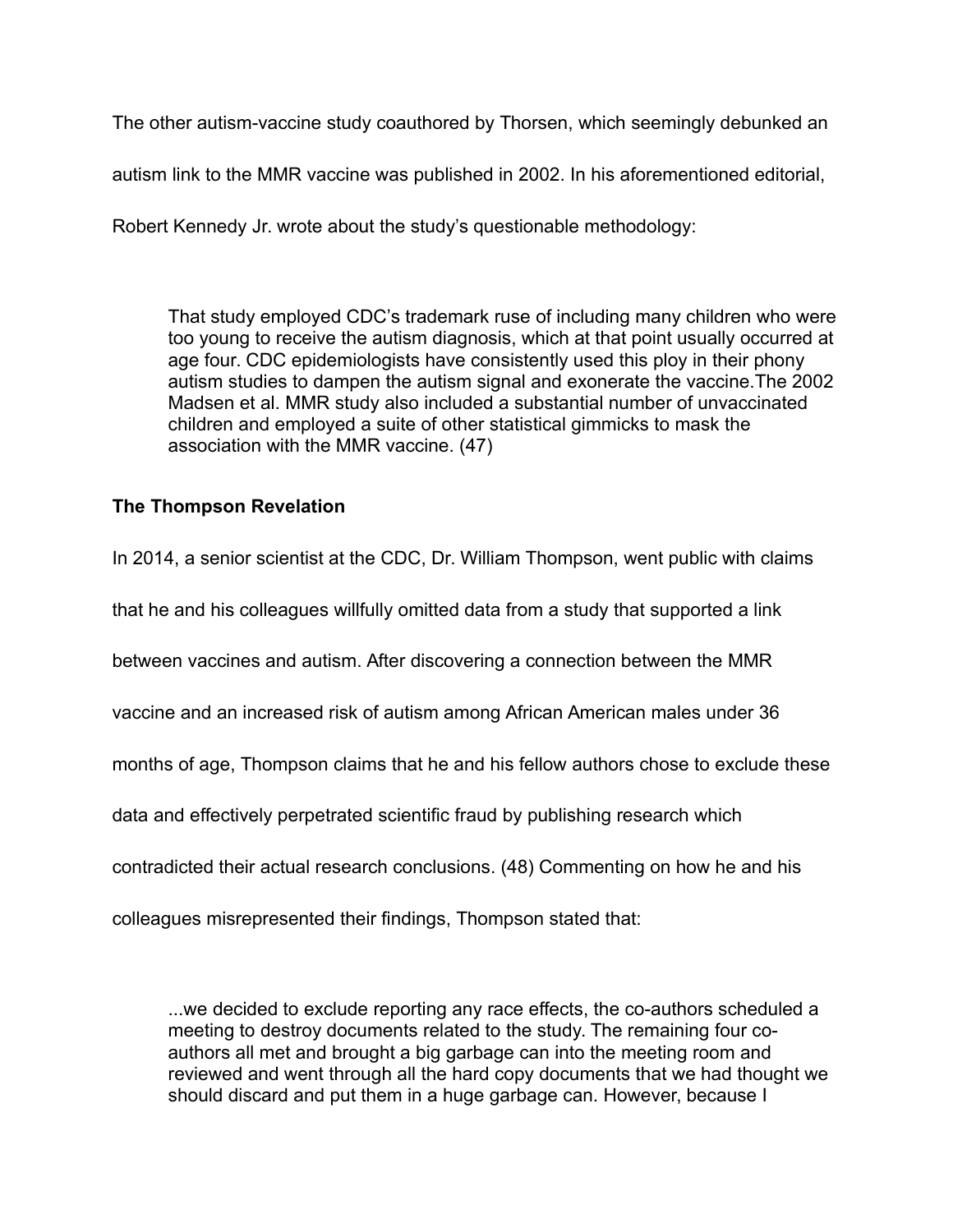assumed it was illegal and would violate both FOIA and DOJ requests, I kept hard copies of all documents in my office and I retained all associated computer files. I believe we intentionally withheld controversial findings from the final draft of the Pediatrics paper. (49)

In 2015, Representative Bill Posey entered a statement by Thompson about the cover-

up into the Congressional record. (50)

In an interview last year, Congressman Posey commented on the "intentionally evasive"

behavior of CDC spokesperson on vaccines and autism, Dr. Colleen Boyle while he

questioned saying:

I asked her a very direct question. 'Have you done a study comparing autism rates in vaccinated vs. unvaccinated children?…' She started telling us about everything she's done …After she wasted three minutes, I cut her off and I demanded that she answer the question. And then, only then, did she admit that the federal government has never done that very simple, fundamental, basic study. (51)

In light of the growing evidence of corruption and fraud within the CDC, Representative

Bill Posey has called for an investigation of the CDC on the issue of vaccine science.

(52)

# **Reevaluating the Vaccine Safety Paradigm**

Even a cursory review of the independent scientific literature on the safety of vaccines

and their ingredients demonstrates clearly that our national policies on immunization are

deeply flawed. No amount of propaganda can change the fact that vaccines introduce a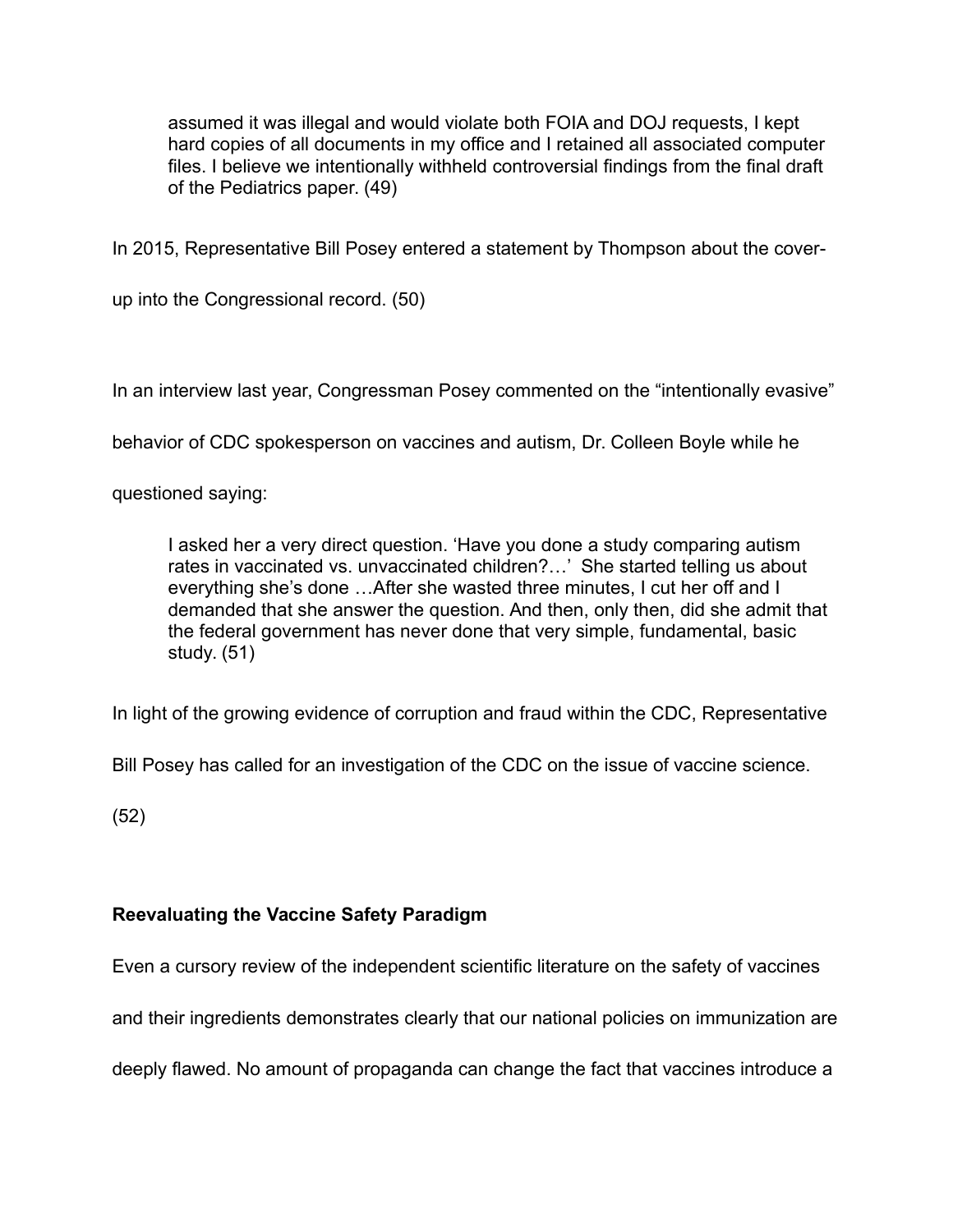toxic load to the human body that can cause a wide range of harmful side effects including neurological disease. The failure of our health authorities to undertake independent, gold standard research examining the long-term effects of the CDC vaccine schedule demonstrates the extent to which our medical halls of power are plagued by depraved special interests. We must refuse to participate in this risky game which forces toxic vaccines on our children and we must demand an end to the medical fascism behind it.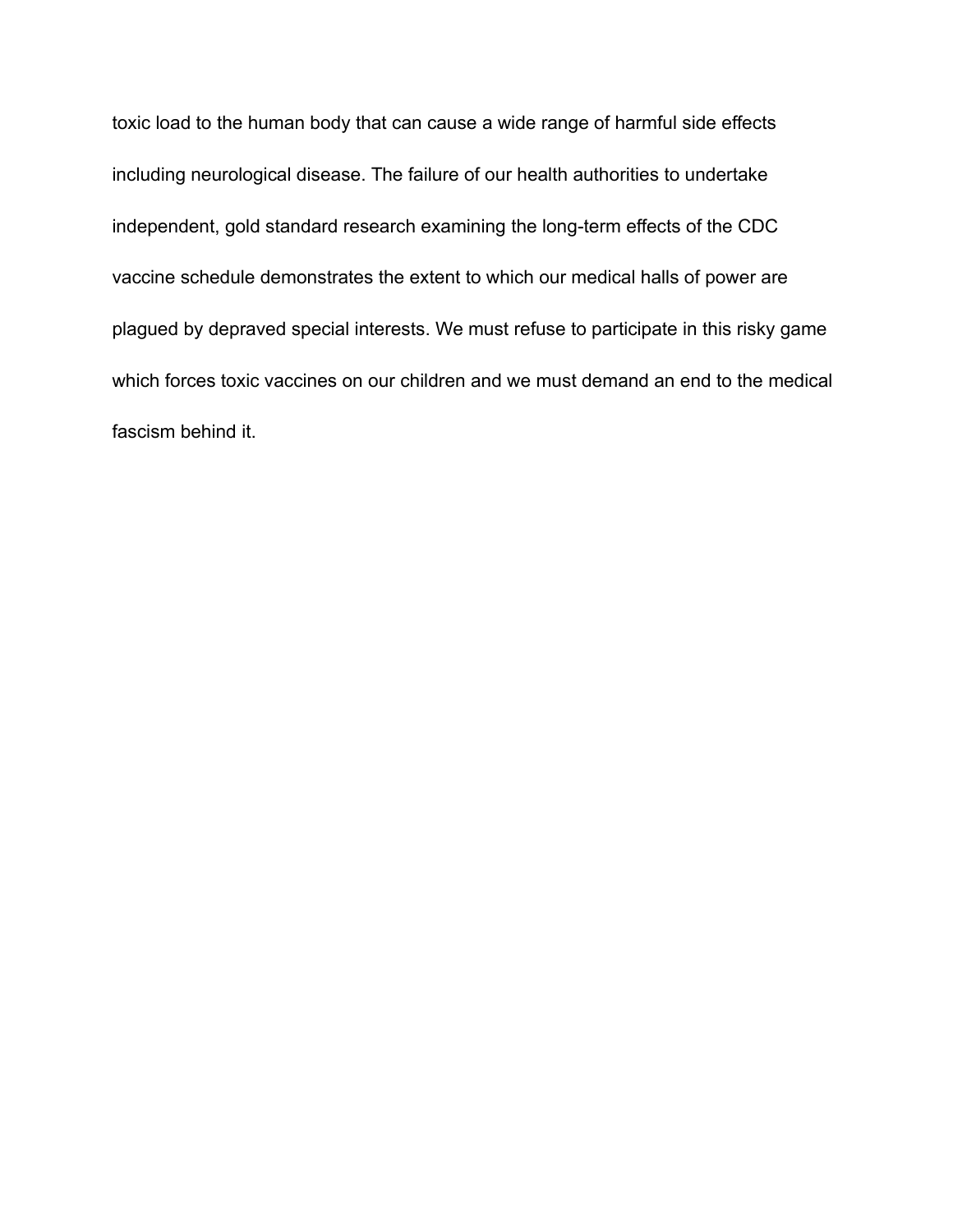### **Endnotes**

- 1. <http://www.cdc.gov/vaccines/parents/downloads/parent-ver-sch-0-6yrs.pdf>
- 2. Ibid
- 3. Sakamoto M, et al. Widespread neuronal degeneration in rats following oral administration of methylmercury during the postnatal developing phase: a model of fetal-type minamata disease. Brain Res. 1998; 784(1-2):351-354.
- 4. Echeverria D, et al. Neurobehavioral effects from exposure to dental amalgam Hg(o): new distinctions between recent exposure and Hg body burden. FASEB J. 1998; 12(11):971-980.
- 5. Myers GJ, et al. A review of methylmercury and child development. Neurotoxicology. 1998; 19(2):313-328.
- 6. Myers GJ, et al. Prenatal methylmercury exposure and children: neurologic, developmental, and behavioral research. Environ Health Perspect. 1998; 106 Suppl 3:841-847.
- 7. Hooker, Brian, Janet Kern, David Geier, Boyd Haley, Lisa Sykes, Paul King, and Mark Geier. "Methodological Issues and Evidence of Malfeasance in Research Purporting to Show Thimerosal in Vaccines Is Safe." BioMed Research International, 2014, 1-8. Accessed November 8, 2015. [http://www.ncbi.nlm.nih.gov/pmc/articles/PMC4065774/.](http://www.ncbi.nlm.nih.gov/pmc/articles/PMC4065774/)
- 8. http://www.cdc.gov/vaccines/hcp/patient-ed/conversations/downloads/vacsafe-thimerosal-coloroffice.pdf
- 9. [http://www.cdc.gov/mmwr/preview/mmwrhtml/mm6430a3.htm#Tab.](http://www.cdc.gov/mmwr/preview/mmwrhtml/mm6430a3.htm#Tab)
- 10. Desoto MC, Hitlan RT. Desoto MC, Hitlan RT. "Sorting out the spinning of autism: heavy metals and the question of incidence" Acta Neurobiol Exp (Wars). 2010;70(2):165-76.
- 11. Waly, M., H. Olteanu, R. Banerjee, S-W Choi, J. B. Mason, B. S. Parker, S. Sukumar, S. Shim, A. Sharma, J. M. Benzecry, V-A Power-Charnitsky, and R. C. Deth. "Activation of Methionine Synthase by Insulin-like Growth Factor-1 and Dopamine: A Target for Neurodevelopmental Toxins and Thimerosal." *Molecular Psychiatry Mol Psychiatry* 9.4 (2004): 358-70. Apr. 2004.
- 12. [http://vaccinechoicecanada.com/wp-content/documents/vran-interview-Dr-E-Boyd-Haley-](http://vaccinechoicecanada.com/wp-content/documents/vran-interview-Dr-E-Boyd-Haley-Biomarkers-supporting-mercury-toxicity.pdf)[Biomarkers-supporting-mercury-toxicity.pdf](http://vaccinechoicecanada.com/wp-content/documents/vran-interview-Dr-E-Boyd-Haley-Biomarkers-supporting-mercury-toxicity.pdf)
- 13. Shandley, Kerrie, and David W. Austin. "Ancestry of Pink Disease (Infantile Acrodynia) Identified as a Risk Factor for Autism Spectrum Disorders." *Journal of Toxicology and Environmental Health, Part A* 74.18 (2011): 1185-194. 28 July 2011. Web.
- 14. Tomljenovic L, Shaw CA. "Do aluminum vaccine adjuvants contribute to the rising prevalence of autism?" *Journal of Inorganic Biochemistry* Nov;105(11):1489-99. doi: 10.1016/j.jinorgbio.2011.08.008. Epub 2011 Aug 23.
- 15. Shaw, Christopher A, Dan Li, and Lucija Tomljenovic. "Are There Negative CNS impacts of Aluminum Adjuvants Used in Vaccines and Immunotherapy?" *Immunotherapy* 6, no. 10 (2014): 1055-071. Accessed November 17, 2015. doi:10.2217/imt.14.81.
- 16. "Autism Explained: Synergistic Poisoning from Aluminum and Glyphosate". Stephanie Seneff, May 24, 2014, [http://people.csail.mit.edu/seneff/glyphosate/Seneff\\_AutismOne\\_2014.pdf](http://people.csail.mit.edu/seneff/glyphosate/Seneff_AutismOne_2014.pdf)
- 17. "Toxicological Profile for Aluminum", Toxic Substances and Disease Registry. <http://www.atsdr.cdc.gov/toxprofiles/tp22.pdf>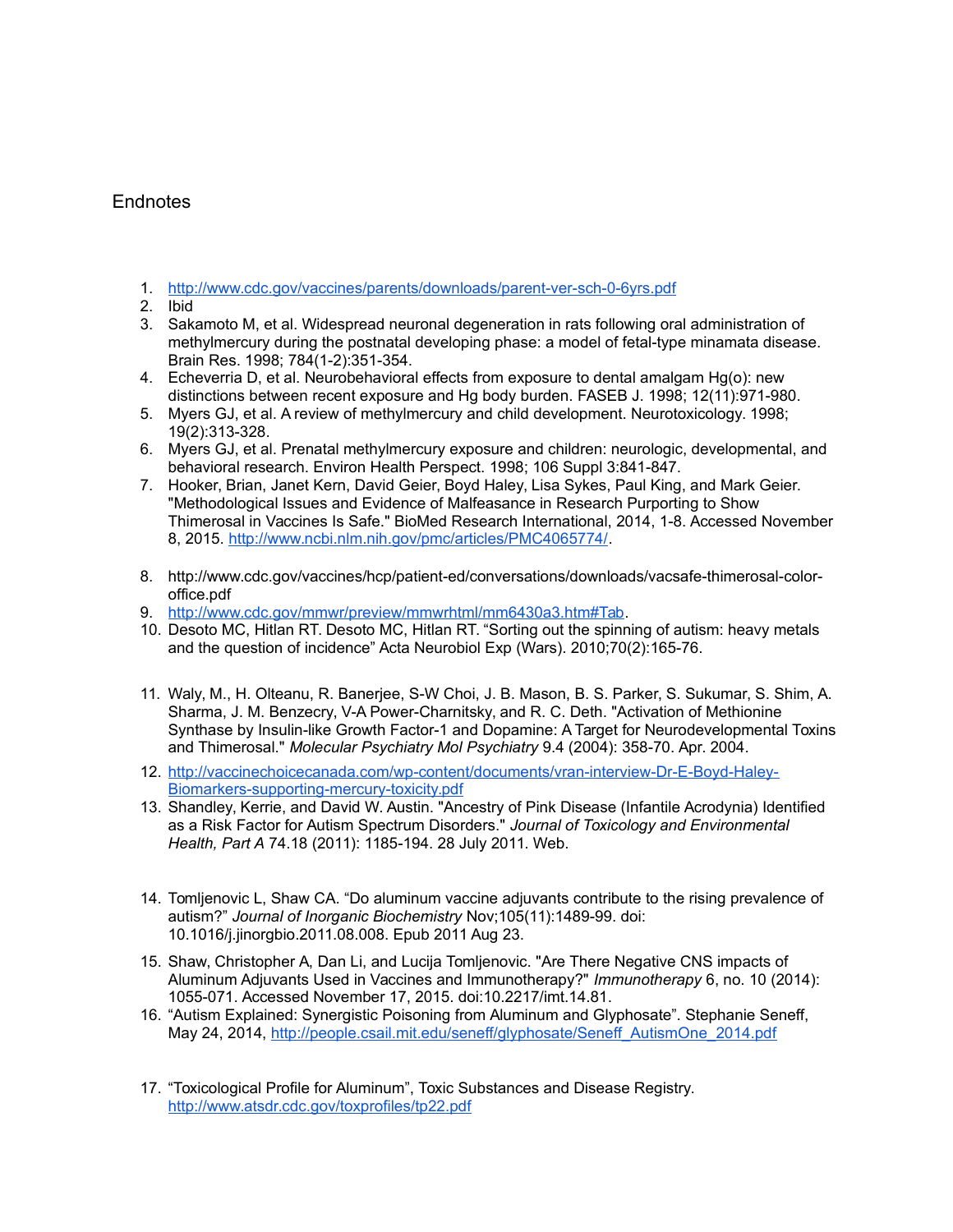- 18. <http://www.fda.gov/BiologicsBloodVaccines/SafetyAvailability/VaccineSafety/ucm187810.htm>
- 19. [https://www.osha.gov/OshDoc/data\\_General\\_Facts/formaldehyde-factsheet.pdf](https://www.osha.gov/OshDoc/data_General_Facts/formaldehyde-factsheet.pdf)
- 20. Pitten FA, Kramer A, Herrmann K, Bremer J, Koch S. Formaldehyde neurotoxicity in animal experiments. Pathol Res Pract. 2000;196(3):193-8.
- 21. [http://articles.mercola.com/sites/articles/archive/2008/03/14/the-danger-of-excessive-vaccination](http://articles.mercola.com/sites/articles/archive/2008/03/14/the-danger-of-excessive-vaccination-during-brain-development.aspx)[during-brain-development.aspx](http://articles.mercola.com/sites/articles/archive/2008/03/14/the-danger-of-excessive-vaccination-during-brain-development.aspx)
- 22. Roberts, Janine, Fear of the Invisible, Impact Investigative Media Productions, 2008
- 23. Wahlbert J, et al, "Vaccinations May Induce Diabetes-related Autoantibodies in One Year old Children," Annals of NY Academy of Sciences, 2003 Nov; 1005; 404-88.
- 24. Classen JB, Classen DC, "Clustering of Cases of Insulin Dependent Diabetes Occurring Three Years After Haemophilus Influenza B Immunization Supports Causal Relationship Between Immunization and IDDM," Autoimmunity 2002 Jul; 35 (4); 247-53.
- 25. Jane Doe v. Secretary of the Department of Health and Human Services, January 16, 2009
- 26. Coors, Esther A., Heidi Seybold, Hans F. Merk, and Vera Mahler. "Polysorbate 80 In Medical Products And Nonimmunologic Anaphylactoid Reactions." *Annals of Allergy, Asthma & Immunology* 95, no. 6 (2005): 593-99.
- 27. Roberts, C. L., A. V. Keita, S. H. Duncan, N. O'kennedy, J. D. Soderholm, J. M. Rhodes, and B. J. Campbell. "Translocation of Crohn's Disease Escherichia Coli across M-cells: Contrasting Effects of Soluble Plant Fibres and Emulsifiers." *Gut* 59 (2010): 1331-339. doi:doi:10.1136/gut.2009.195370.
- 28. Strupp, W., G. Weidinger, C. Scheller, R. Ehret, H. Ohnimus, H. Girschick, P. Tas, E. Flory, M. Heinkelein, and C. Jassoy. "Treatment of Cells with Detergent Activates Caspases and Induces Apoptotic Cell Death." *Journal of Membrane Biology* 173, no. 3 (2000): 181-89.
- 29. Oberle, R.l., T.j. Moore, and D.a.p. Krummel. "Evaluation of Mucosal Damage of Surfactants in Rat Jejunum and Colon." *Journal of Pharmacological and Toxicological Methods* 33, no. 2 (1995): 75-81
- 30. Geier DA, Jordan SK, Geier MR "The Relative Toxicity of Compounds Used as Preservatives in Vaccines and Biologics." *Medical Science Monitor* 2010;16(5): SR21-SR27.
- 31. <http://www.sciencelab.com/msds.php?msdsId=9926486>
- 32. Hewitson L, Lopresti BJ, Stott C, Mason NS, Tomko J. "Influence of pediatric vaccines on amygdala growth and opioid ligand binding in rhesus macaque infants: A pilot study." Acta Neurobiol Exp (Wars). 2010;70(2):147-64.
- 33. Singh VK, Lin SX, Newell E, Nelson C. "Abnormal measles-mumps-rubella antibodies and CNS autoimmunity in children with autism" J Biomed Sci. 2002 Jul-Aug;9(4):359-64.
- 34. Schultz, S. T., H. S. Klonoff-Cohen, D. L. Wingard, N. A. Akshoomoff, C. A. Macera, and Ming Ji. "Acetaminophen (paracetamol) Use, Measles-mumps-rubella Vaccination, and Autistic Disorder: The Results of a Parent Survey." *Autism*, 2008, 293-307. Accessed November 9, 2015. [http://www.ncbi.nlm.nih.gov/pubmed/18445737.](http://www.ncbi.nlm.nih.gov/pubmed/18445737)
- 35. Holland M et al "Unanswered Questions from the Vaccine Injury compensation Program: A Review of Compensated Cases of Vaccine-Induced Brain Injury," Pace Environmental Law Review Volume 28, Issue 2, Winter 2011.
- 36. <http://www.hrsa.gov/vaccinecompensation/accvmeetingbookmarch52015.pdf>
- 37. Delong, G. "Conflicts of Interest in Vaccine Safety Research." *Accountability in Research* 19, no. 2 (2012): 65-88. Accessed November 14, 2015. doi:10.1080/08989621.2012.660073.
- 38. <http://thinktwice.com/simpsonwood.pdf>
- 39. Ibid
- 40. [http://www.robertfkennedyjr.com/articles/2005\\_june\\_16.html](http://www.robertfkennedyjr.com/articles/2005_june_16.html)
- 41. [http://www.xconomy.com/national/2011/06/24/mercks-julie-gerberding-former-cdc-director-on-the](http://www.xconomy.com/national/2011/06/24/mercks-julie-gerberding-former-cdc-director-on-the-future-of-vaccines/)[future-of-vaccines/](http://www.xconomy.com/national/2011/06/24/mercks-julie-gerberding-former-cdc-director-on-the-future-of-vaccines/)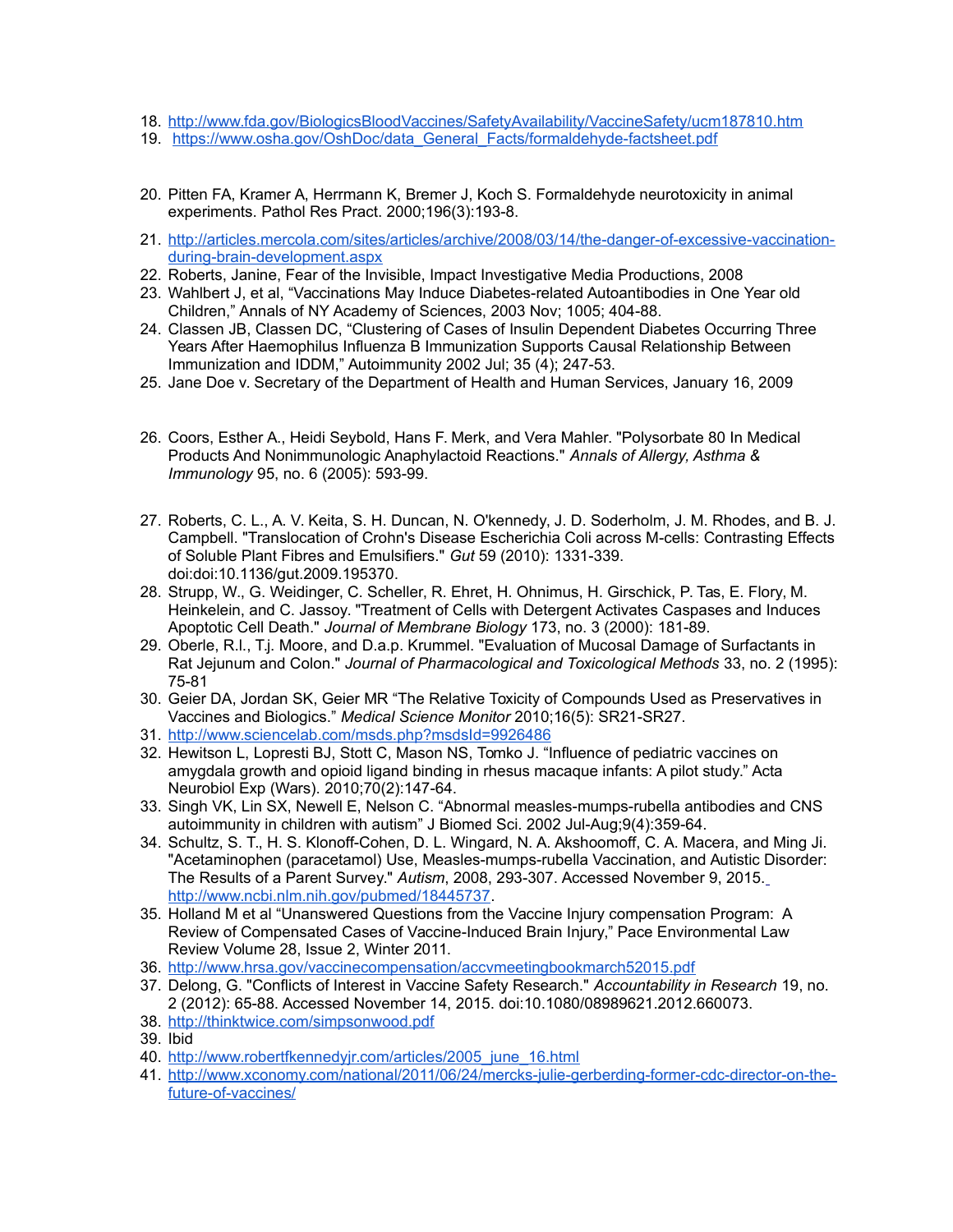- 42. [http://articles.mercola.com/sites/articles/archive/2009/11/24/Superstar-CBS-Reporter-Blows-the-](http://articles.mercola.com/sites/articles/archive/2009/11/24/Superstar-CBS-Reporter-Blows-the-Lid-Off-the-Swine-Flu-Media-Hype-and-Hysteria.aspx)[Lid-Off-the-Swine-Flu-Media-Hype-and-Hysteria.aspx](http://articles.mercola.com/sites/articles/archive/2009/11/24/Superstar-CBS-Reporter-Blows-the-Lid-Off-the-Swine-Flu-Media-Hype-and-Hysteria.aspx)
- 43. <http://transcripts.cnn.com/TRANSCRIPTS/0803/29/hcsg.01.html>
- 44. <http://www.robertfkennedyjr.com/articles/forbes.082215.html>
- 45. Ibid
- 46. Ibid
- 47. Ibid
- 48. [http://www.morganverkamp.com/august-27-2014-press-release-statement-of-william-w](http://www.morganverkamp.com/august-27-2014-press-release-statement-of-william-w-thompson-ph-d-regarding-the-2004-article-examining-the-possibility-of-a-relationship-between-mmr-vaccine-and-autism/)[thompson-ph-d-regarding-the-2004-article-examining-the-possibility-of-a-relationship-between](http://www.morganverkamp.com/august-27-2014-press-release-statement-of-william-w-thompson-ph-d-regarding-the-2004-article-examining-the-possibility-of-a-relationship-between-mmr-vaccine-and-autism/)[mmr-vaccine-and-autism/](http://www.morganverkamp.com/august-27-2014-press-release-statement-of-william-w-thompson-ph-d-regarding-the-2004-article-examining-the-possibility-of-a-relationship-between-mmr-vaccine-and-autism/)
- 49. <http://healthimpactnews.com/2015/will-cdc-whistleblower-on-vaccines-testify-before-congress/>
- 50. Ibid
- 51. <http://www.ageofautism.com/2014/04/congressman-posey-accuses-cdc-over-corruption-.html>
- 52. Ibid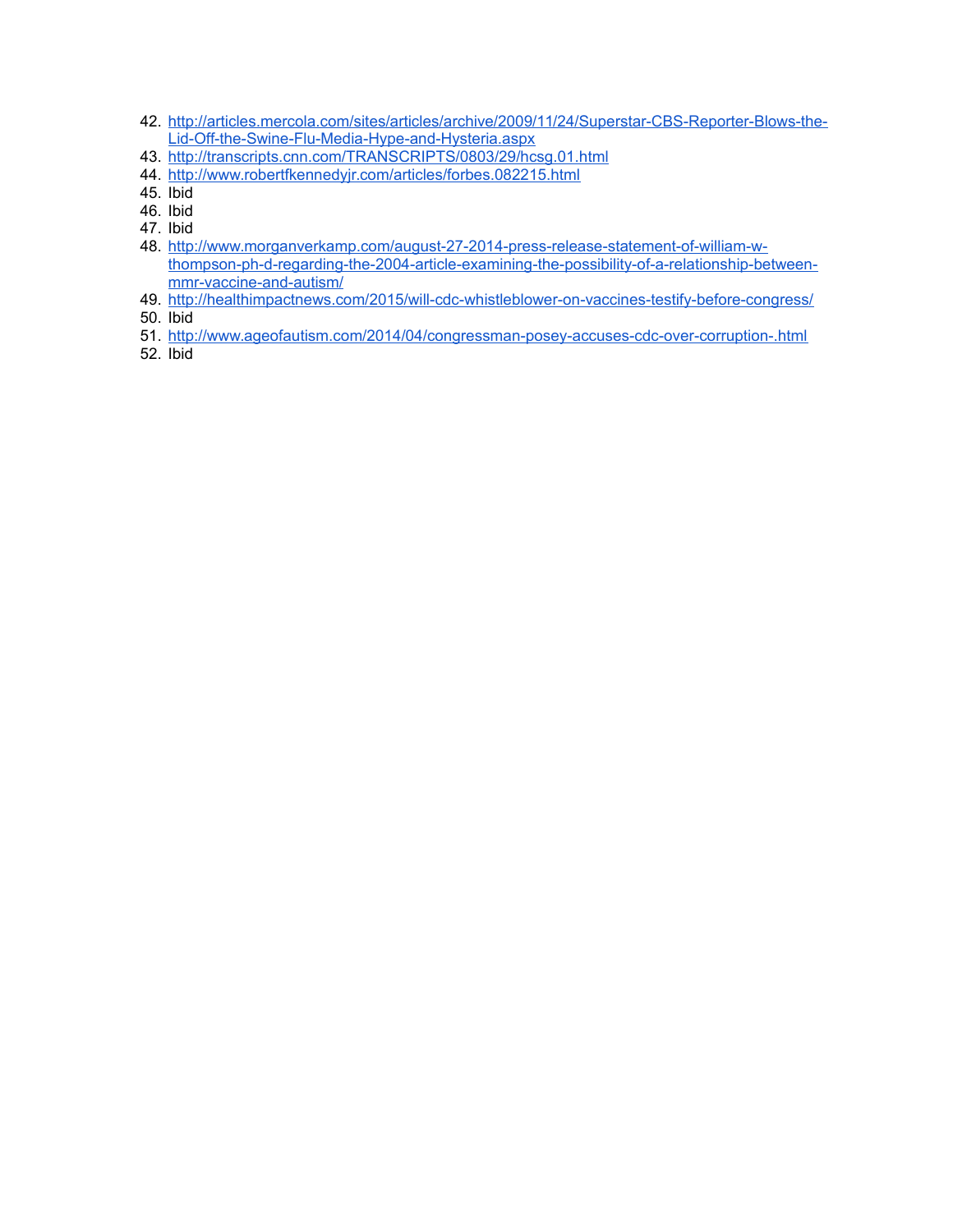# **Supplementary Studies on Vaccine and Vaccine Ingredient Safety**

Geier DA, Geier MR. A comparative evaluation of the effects of MMR immunization and mercury doses from thimerosal-containing childhood vaccines on the population prevalence of autism.Med Sci Monit. 2004 Mar;10(3):PI33-9.

Geier D, Geier MR. Neurodevelopmental disorders following thimerosal-containing childhood immunizations: a follow-up analysis. Int J Toxicol. 2004 Nov-Dec;23(6):369-76

Humphrey ML, Cole MP, Pendergrass JC, Kiningham KK. Mitochondrial Mediated Thimerosal-Induced Apoptosis in a Human Neuroblastoma Cell Line (SK-N-SH). Neurotoxicology. 2005 Apr 30; (Epub ahead of print)

Classen JB, Classen DC. Clustering of cases of type 1 diabetes mellitus occurring 2-4 years after vaccination is consistent with clustering after infections and progression to type 1 diabetes mellitus in autoantibody positive individuals. JPediatr Endocrinol Metab. 2003 Apr‐ May; 16(4): 495-508.

Heidary N, Cohen D. Hypersensitivity reactions to vaccine components. Dermatitis: Contact, Atopic, Occupational, Drug: Official Journal Of The American Contact Dermatitis Society, North American Contact Dermatitis Group [serial online]. September 2005;16(3):115-120.

Annamari Mäkelä, J. Pekka Nuorti, and Heikki Peltola,. Neurologic Disorders After Measles‐ Mumps-Rubella Vaccination PEDIATRICS Vol.110 No. 5 November 2002, pp. 957-963

Redhead, K., G. J. Quinlan, R. G. Das, and J. M. C. Gutteridge. "Aluminium-Adjuvanted Vaccines Transiently Increase Aluminium Levels in Murine Brain Tissue." Pharmacology & Toxicology 70.4 (1992): 278-80. Print.

Buttram, Harold E. Abnormal T-lymphocyte subpopulations in healthy subjects after tetanus booster immunization. N Engl Med. 1984 Jan 19;310(3):198-9. No abstract available. PMID: 6228737

Parran DK, Barker A, Ehrich M. Effects of Thimerosal on NGF signal transduction and cell death in neuroblastoma cells Toxicol Sci. 2005 Apr 20;

Havarinasab S, Haggqvist B, Bjorn E, Pollard KM, Hultman P. Immunosuppressive and autoimmune effects of thimerosal in mice. Toxicol Appl Pharmacol. 2005 Apr 15;204(2):109-21.

Ueha-Ishibashi T, Tatsuishi T, Iwase K, Nakao H, Umebayashi C, Nishizaki Y, Nishimura Y, Oyama Y, Hirama S, Okano Y. Property of thimerosal-induced decrease in cellular content of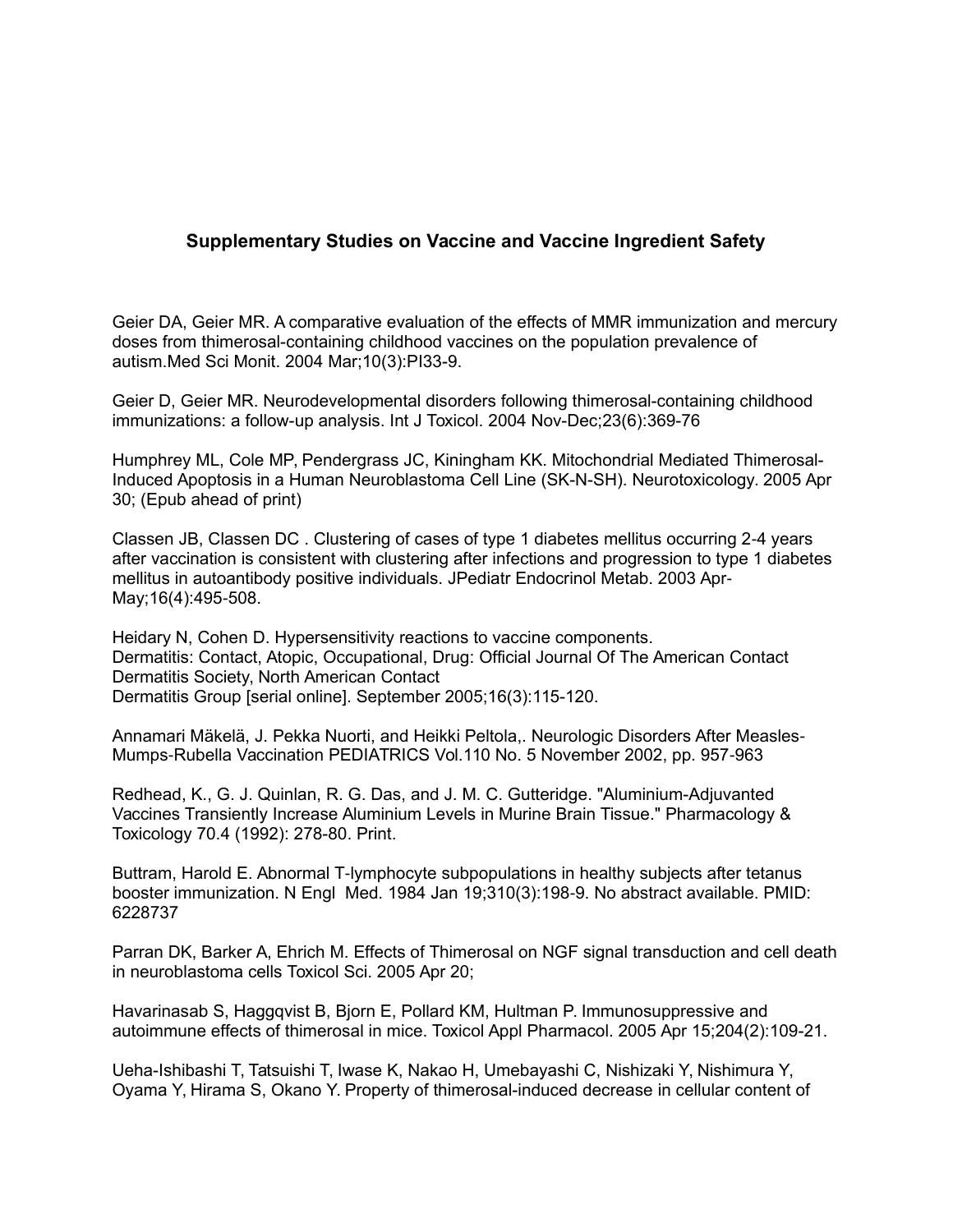glutathione in rat thymocytes: a flow cytometric study with 5-chloromethylfluorescein diacetate.Toxicol In Vitro. 2004 Oct;18(5):563-9

Dórea JG. Integrating Experimental (In Vitro and In Vivo) Neurotoxicity Studies of Low-dose Thimerosal Relevant to Vaccines.Neurochem Res. 2011 Feb 25.

Cherkasova E, Korotkova E, Yakovenko M, et al. Long-term circulation of vaccine-derived poliovirus that causes paralytic disease. Journal Of Virology [serial online]. July 2002;76(13):6791 - 6799

Philip J.Landrigan; John J.Witte MEASLES: Neurologic Disorders Following Live Measles Virus ‐ Vaccination Neurologic Disorders Following Live Measles-Virus Vaccination. JAMA.1973; 223 (13):1459-1462.

Kathleen R. Stratton, CynthiaJ. Howe, and Richard B. Johnston ,Jr. Adverse Events Associated with Childhood Vaccines: Evidence Bearing on Causality. Institute of Medicine (IOM). 1994.

Gajkowska B, Smialek M, Ostrowski R, Piotrowski P, Frontczak-Baniewicz M. The experimental squalene encephaloneuropathy in the rat. Experimental And Toxicologic Pathology : Official Journal Of The Gesellschaft Für Toxikologische Pathologie [serialonline]. January 1999; 51(1):75-80

Olczak M, Duszczyk M, Mierzejewski P, Wierzba-Bobrowicz T, Majewska MD. Lasting neuropathological changes in rat brain after intermittent neonatal administration of thimerosal. Folia Neuropathol. 2010;48(4):258-69.

Minami T, Miyata E, Sakamoto Y, Yamazaki H, Ichida S. Induction of metallothionein in mouse cerebellum and cerebrum with low-dose thimerosal injection.Cell Biol Toxicol. 2010 Apr;26(2):143-52. Epub 2009 Apr 9.

Majewska MD, Urbanowicz E, Rok-Bujko P, Namyslowska I, Mierzejewski P.Age-dependent lower or higher levels of hair mercury in autistic children than in healthy controls. Acta Neurobiol Exp (Wars). 2010;70(2):196-208.

Satoh M, Kuroda Y, Yoshida H, Behney KM, Mizutani A, Akaogi], Nacionales DC, Lorenson TD, Rosenbauer R, Reeves WH ,"Induction of lupus autoantibodies by adjuvants" Journal of Autoimmunity, (2003) Aug;21(l):1 9. ‐

Geier, D.a., P.g. King, and M.r. Geier. "Mitochondrial Dysfunction, Impaired Oxidative-reduction Activity, Degeneration, and Death in Human Neuronal and Fetal Cells Induced by Low-level Exposure to Thimerosal and Other Metal Compounds." Toxicological & Environmental Chemistry 91.4 (2009): 735-49. Web. 23 Nov. 2015.

Hair mercury in breast-fed infants exposed to thimerosal-preserved vaccines. Marques RC, Dórea JG, Fonseca MF, Bastos WR, Malm O. Eur J Pediatr. 2007 Sep;166(9):935-41. Epub 2007 Jan 20. PMID: 17237965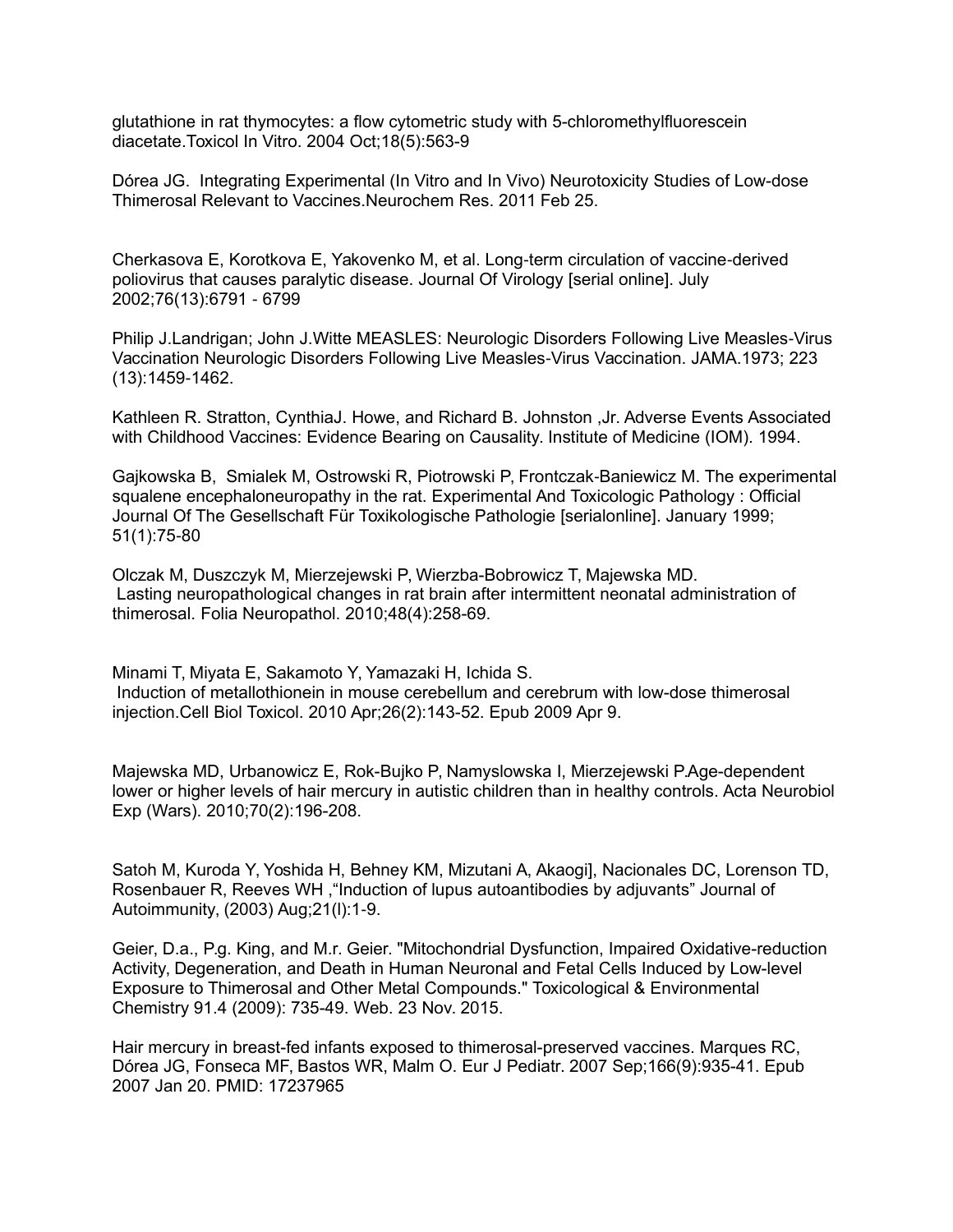Neonate exposure to thimerosal mercury from hepatitis B vaccines. Dórea JG, Marques RC, Brandão KG. Am J Perinatol. 2009 Aug;26(7):523-7. Epub 2009 Mar 12. PMID:19283656

James SJ, Slikker W 3rd, Melnyk S, New E, Pogribna M, Jernigan S. Thimerosal neurotoxicity is associated with glutathione depletion: protection with glutathione precursors. Neurotoxicology. 2005 Jan;26(1):1-8.

Hornig M, Chian D, Lipkin WI. Neurotoxic effects of postnatal thimerosal are mouse strain dependent. Mol Psychiatry. 2004 Sep;9(9):833-45

Integrating Experimental (In Vitro and In Vivo) Neurotoxicity Studies of Low-dose Thimerosal Relevant to Vaccines.

Exley C, Esiri MM. Severe cerebral congophilic angiopathy coincident with increased brain aluminium in a resident of Camelford. Cornwall, UK. J Neurol Neurosurg Psychiatry 2006;77(7):877-9

Exley C, Vickers T. Elevated brain aluminium and early onset Alzheimer's disease in an individual occupationally exposed to aluminium: a case report. J Med Case Rep 2014;8(1):41

Exley C, House E, Polwart A, et al. Brain burdens of aluminium, iron and copper and their relationships with amyloid-beta pathology in 60 human brains. J Alzheimers Dis 2013;31(4):725- 3

Blaylock, RL. A possible central mechanism in Autism Spectrum Disorders, Part 2: Immunoexcitotoxicity. Alter. Ther. Health. Med., 2009, 15, 60-67.

Alfrey AC, Legendre GR, Kaehny WD. Dialysis encephalopathy syndrome-possible aluminium intoxication. N Engl J Med 1976;294(4):184-8

House E, Esiri M, Forster G, et al. Aluminium, iron and copper in human brain tissues donated to the medical research council's cognitive function and ageing study. Metallomics 2012;4(1):56- 65

Brenner S. Aluminum may mediate Alzheimer's disease through liver toxicity, with aberrant hepatic synthesis of ceruloplasmin and ATPase7B, the resultant excess free copper causing brain oxidation, beta-amyloid aggregation and Alzheimer disease. Med Hypotheses. 2013 Mar;80(3):326-7. doi: 10.1016/j.mehy.2012.11.036. Epub 2012 Dec 20.

Shrivastava S. Combined effect of HEDTA and selenium against aluminum induced oxidative stress in rat brain. J Trace Elem Med Biol. 2012 Jun;26(2-3):210-4. doi: 10.1016/j.jtemb.2012.04.014. Epub 2012 May 8.

Bondy SC. The neurotoxicity of environmental aluminum is still an issue. Neurotoxicology. 2010 Sep;31(5):575-81. doi: 10.1016/j.neuro.2010.05.009. Epub 2010 May 27. Review.

Nishida Y. Elucidation of endemic neurodegenerative diseases–a commentary. Z Naturforsch C. 2003 Sep-Oct;58(9-10):752-8. Review.